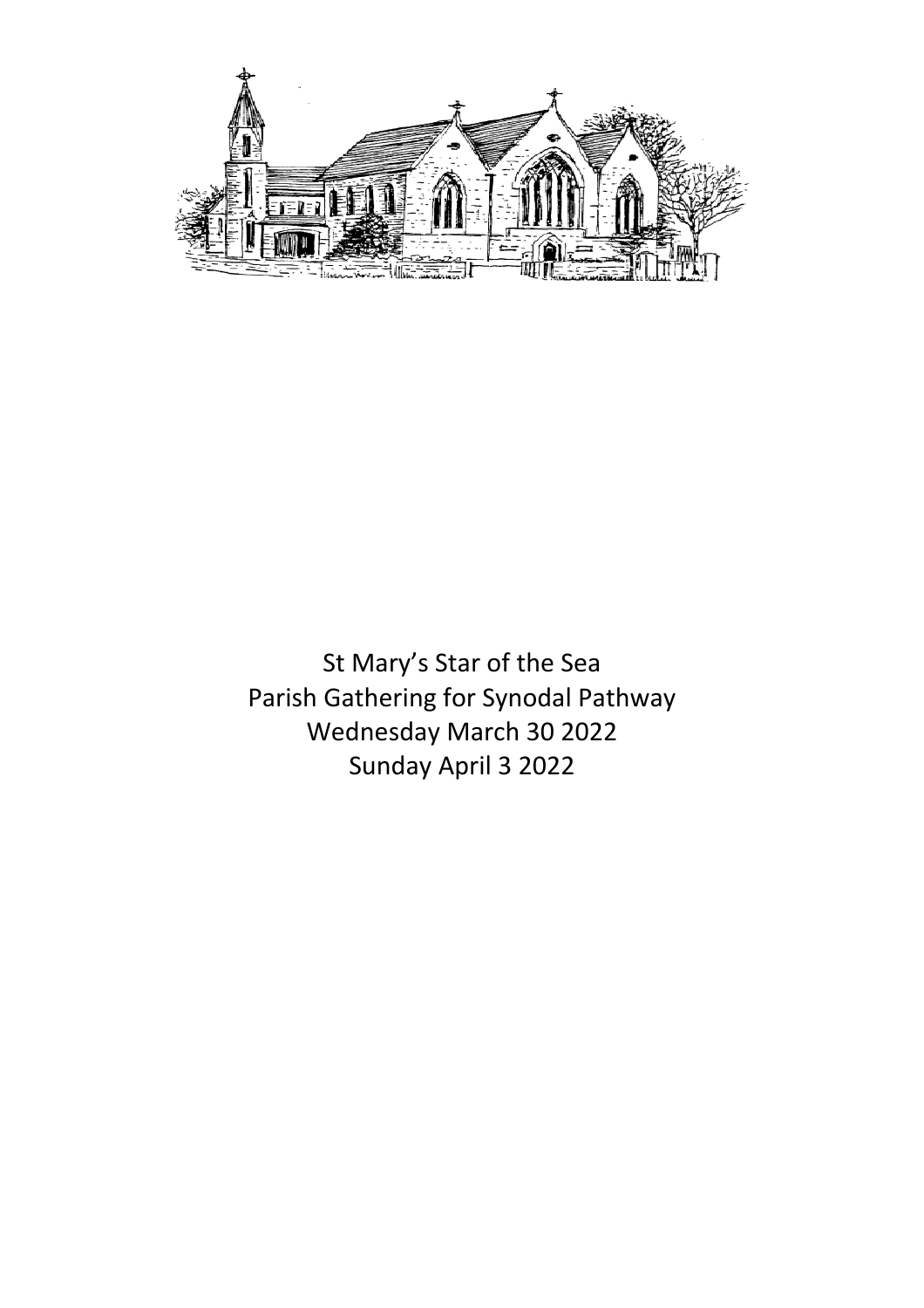#### **SHARING OUR JOYS**

When you think of your experience of Church, What brings you Joy?

### **Sense of Community & Belonging**

- 1. Mass brings me JOY. I feel a sense of connection to the congregation and the presence of God. This brings me PEACE, which is a form of JOY.
- 2. Sense of belonging and community.
- 3. Connection; Community; Praying together.
- 4. The experience of so many wonderful people I've met through life of the Church, inspirational to me in their capacity for service of others.
- 5. Sense of FAMILY; sense of Community.
- 6. EUCHARIST The Eucharistic Community; Communion in the mystical body of Christ; belonging & Home.
- 7. Fellowship Joy in Church.
- 8. Continuity; people coming together; community.
- 9. The joy of belonging to a family, giving thanks to God for being part of his Family.
- 10. Home; Continuity; door always open.
- 11. Sense of belonging/community.
- 12. The importance of community of like-minded people, especially as regards the faith, one has to follow "our leader", trusting that its best for us, though we may not be entirely "sold on it" initially.
- 13. Hope; Community; ability to express my faith.
- 14. Sense of community prayer at Mass or other services, including centering prayer.
- 15. Experience of community; growth in faith & new perspectives.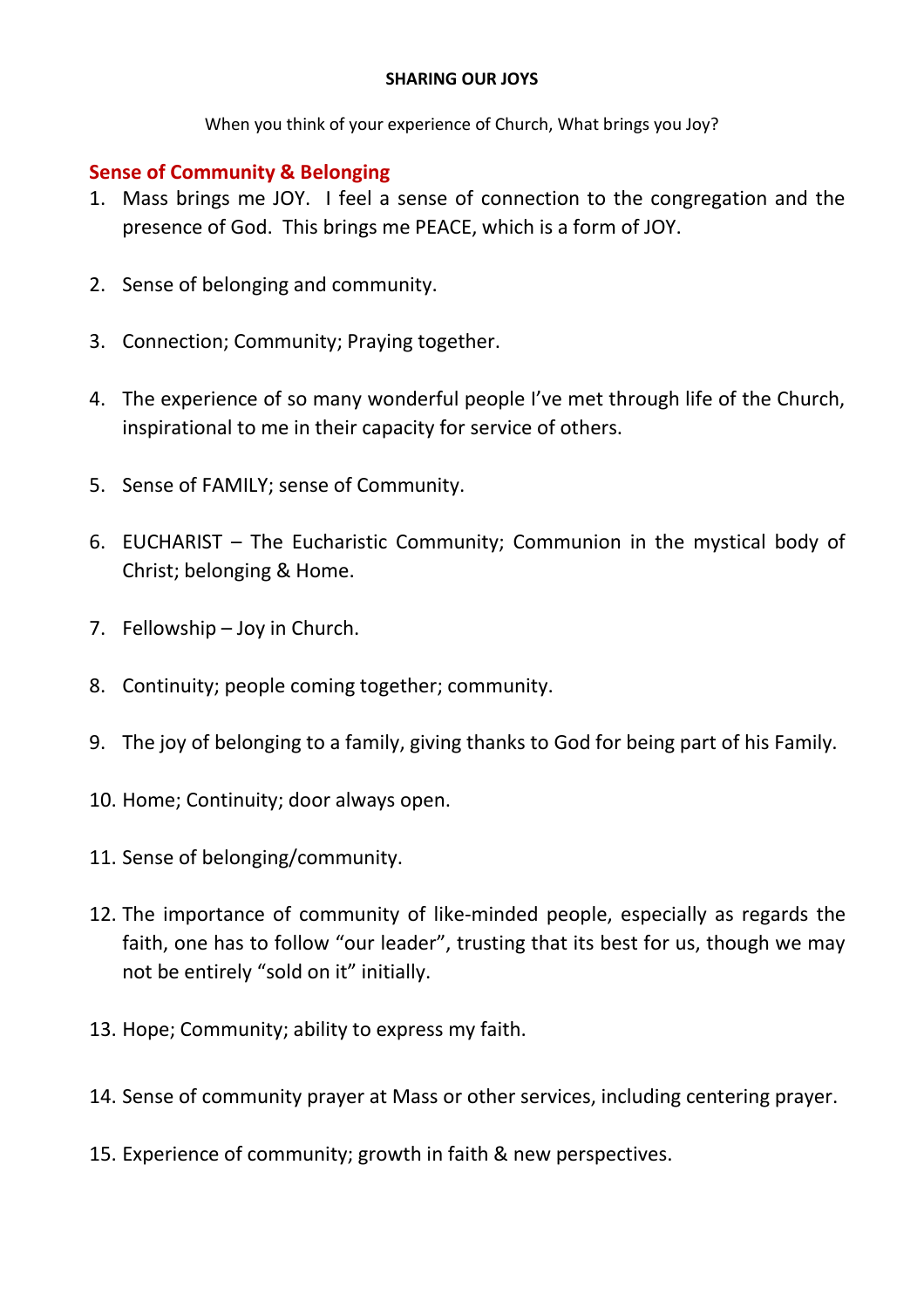- 16. Sharing, friendship.
- 17. I enjoy being a member of a Parish. In difficult times I have felt supported by laymembers of the Parish, and by the Clergy. I enjoy the experience of worshipping together.
- 18. Being part of the universal catholic Community. Joy in the shared faith in that community.
- 19. Growing in faith in a community of fellow faithful parishioners
- 20. Church is not a building(s). It is in me. It is being aware of this. It is also community.
- 21. Sense of Community
- 22. Family, memories of the past and visions for the future.
- 23. Home; family; universality; sense of belonging
- 24. Community across the world, the catholic universality of the church, allowing us to find recognition and shelter wherever we go.
- 25. Going to Mass, being part of the Community.
- 26. 1) A sense of individual faith (peace, calmness); 2) Connection of family with community; 3) A connection with a wider parish community.
- 27. Sense of community; sense of caring & support in times of trouble & times of joy; sense of belonging to long history of believers & sharing in the magnificent music and art inspired by the Church; sense of giving direction to my life.
- 28. Certainty/security; traditional community (perhaps more in former times)
- 29. The universality of the Church where everyone is accepted as they are into the Family of the Church. Great joy in acceptance.
- 30. The long legacy of the Church, the community the Church gives you with other parishioners.
- 31. Universality of the Church that all over the world Catholics/Christians celebrate like we do in Ireland.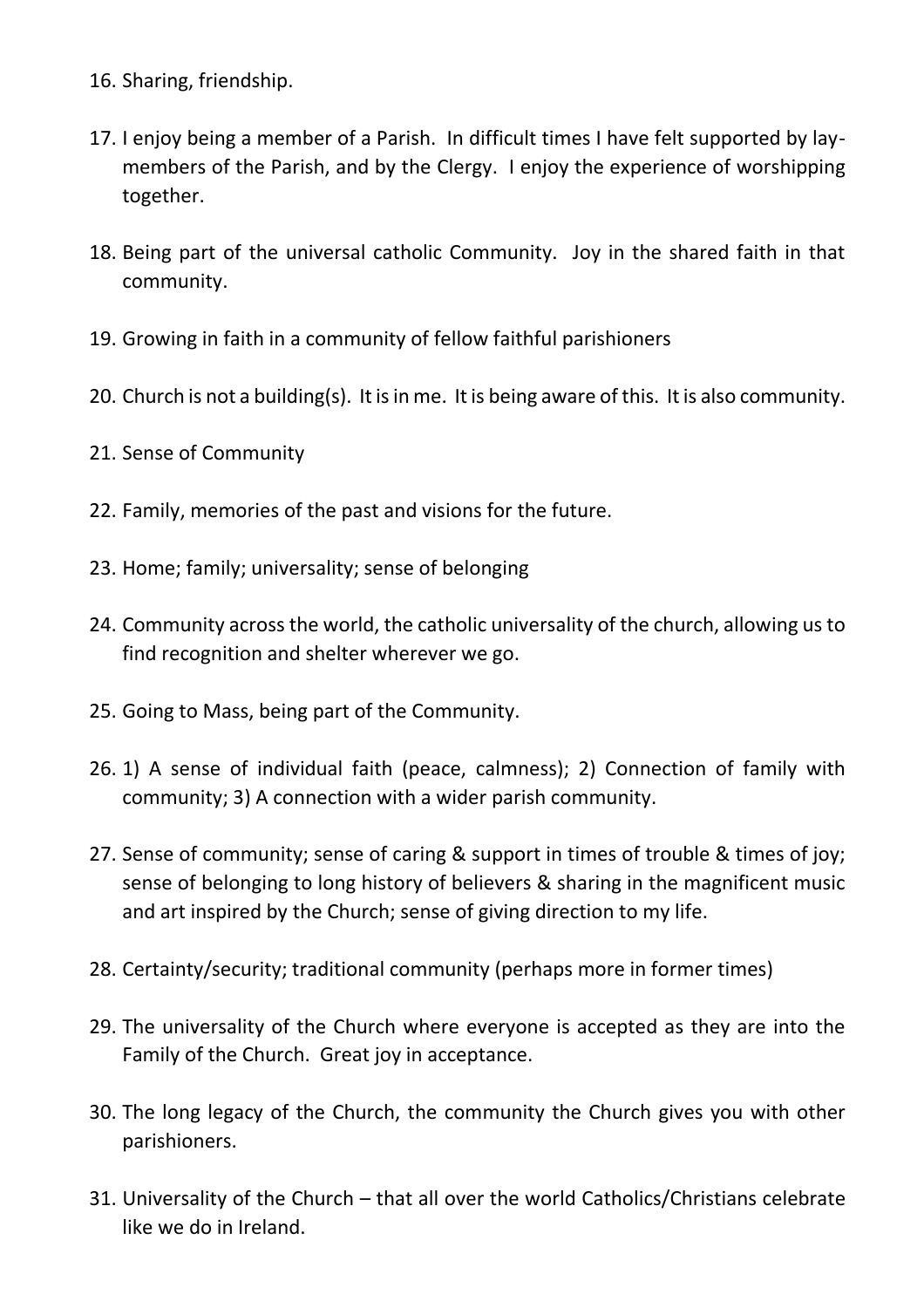- 32. Meeting and sharing being a presence to each other in Church; Smile brings joy to a person who may be lonely.
- 33. Universality of Church where you can be welcomed throughout the world.

### **Support & Kindness shown by Church**

- 1. In difficult times I have felt supported by lay-members of the Parish, and by the Clergy.
- 2. Sense of caring & support in times of trouble & times of joy;
- 3. By our encounters with certain people that are kind and generous and inspiring. This can lift one's spirits and give us Joy.
- 4. The experience of so many wonderful people I've met through life of the Church, inspirational to me in their capacity for service of others
- 5. Social ministry of the Church support offered to developing countries or marginalised.
- 6. Spiritual support for the Community.
- 7. Voice and support to the most marginalised in society.
- 8. Thinking of the social and spiritual mission of the Church helping the disadvantaged and the needy.

#### **Music**

- 1. Attending Mass and singing in choir.
- 2. Choral Singing of Congregation;
- 3. Sharing in the magnificent music and art inspired by the Church
- 4. Music
- 5. Music at the ceremonies.
- 6. Music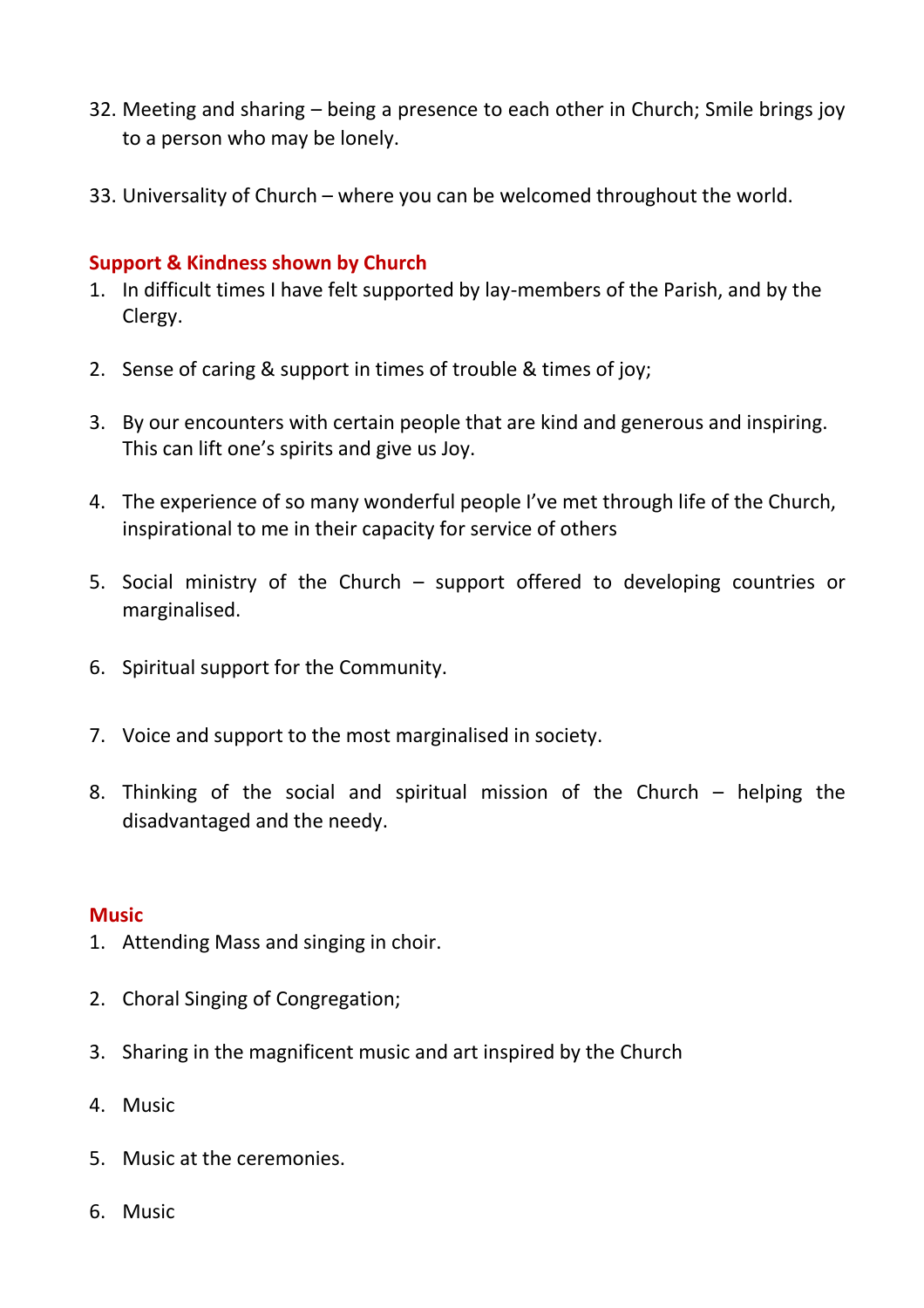- 7. Music /tradition.
- 8. Music
- 9. The beauty of music during the sacraments and Mass.
- 10. Music
- 11. Uplifting music/songs.
- 12. Good joyful (!) singing.
- 13. Music, live or recorded;
- 14. Universality music home.
- 15. Church Music

#### **Expressions of Faith/ Beliefs**

- **1.** Pilgrimages walks like Walking the Seven Churches during the Eucharistic Congress; meeting of families.
- **2.** Reflection; Prayer.
- **3.** Public expressions of faith by laity; laity providing services to Church Readers etc.; lay retreats.
- **4.** Good teaching.
- **5.** Holy Hour that has the Rosary, music & reflection & prayer
- 6. Standing up for what is right even when unpopular.
- 7. The traditions & continuity of services (but less now than 50 years ago) eg. Benediction. But when there is such a service/celebration, it is a joy
- 8. Countering the "lay" (*secular?)* view on life.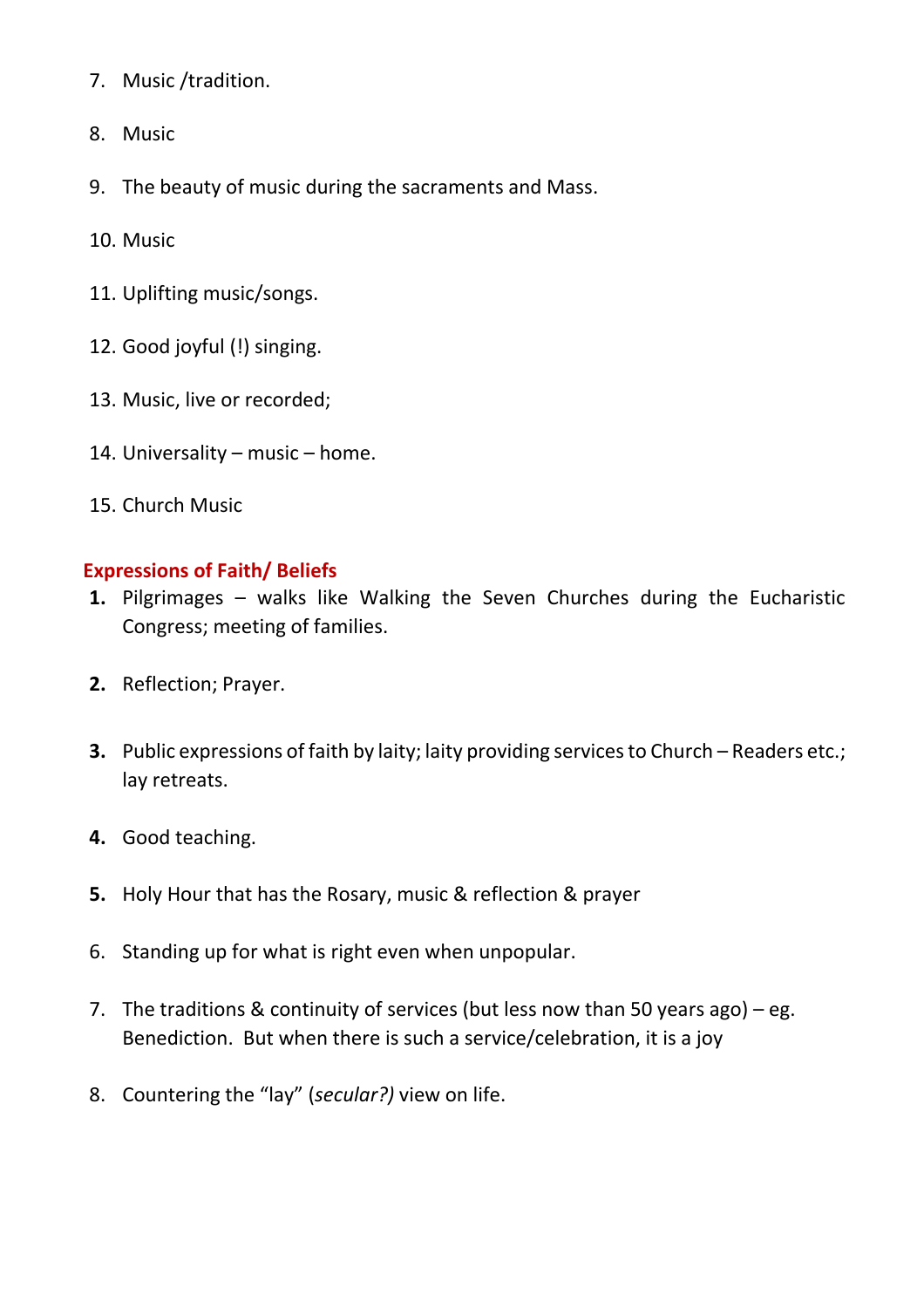#### **Listening to Sermons**

- 1. Listening to the Gospels and Sermons.
- 2. Fr. John's Sermons which are very uplifting & encouraging & give positivity.
- 3. Homilies that can be thought provoking and give me a difference in my perspective that results in Joy.
- 4. Fr. John never have I experienced such great explanations of the Gospel relating to real life. He is so present ?

# **Visiting the Church and an opportunity to pray, light candles and spend time with God**

- 1. The building with its candles which just help the world outside to be still.
- 2. Lighting candles for others.
- 3. The church building is a lovely place to be.
- 4. Lighting candles.
- 5. Lighting candles; sound of church bells; sanctuary & safety; & comfort of being in church.
- 6. The peace of being still in the presence of God.
- 7. The comfort of the church.
- 8. Means feeling at home in the physical church.
- 9. A place of comfort, refuge, quiet space.
- 10. Art from schoolchildren via lay teachers in Church.

#### **Pope Francis**

- **1.** Leadership Pope Francis.
- 2. Leadership of Pope Francis.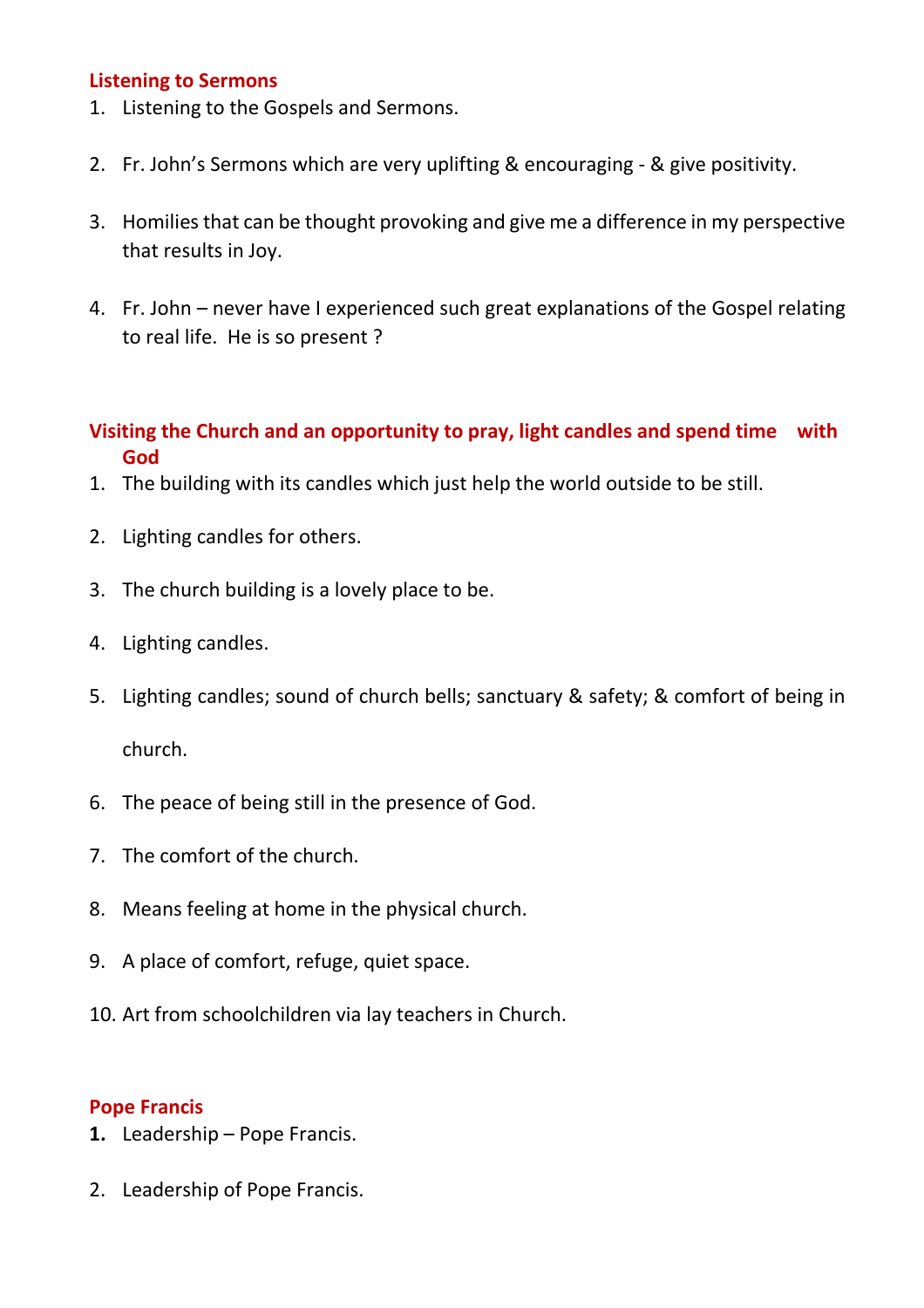## **Presence of Children**

- **1.** Children celebrating sacraments
- **2.** Particularly the participation of children
- **3.** Involvement of young in Sacraments
- **4.** Children seeing children at Mass and making their noises -Beautiful
- 5. Participation of Children.

#### **Relationship with God**

- 1. Faith.
- 2. An anchor for my spirit.
- 3. Passing of faith within Family.
- 4. Relationship with God.
- 5. A hopeful great message/The Gospel gives meaning to personal life in all its dimensions. Wonderful people I've met through the Church.

#### **The Joy of the Gospel**

- **1.** The message of Hope that is part of the Church
- **2.** The wonderful social teaching of the Church that upholds the dignity of each person and the pursuit of the Common Good
- **3.** The message in the Gospel
- **4.** The reassurance of the purpose of life and the Promise of Eternal Life and meeting deceased relatives and friends
- **5.** Faith and peace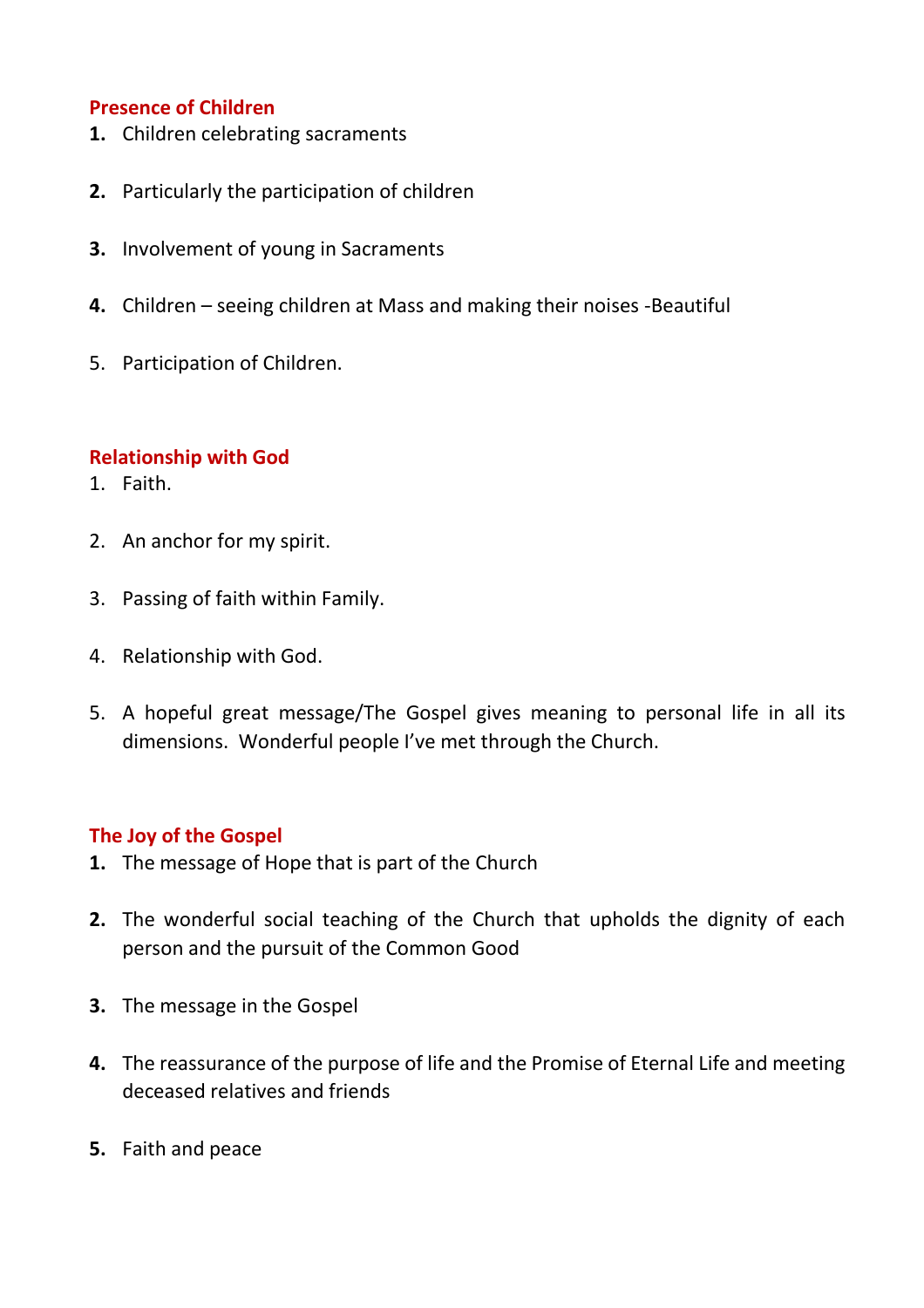- **6.** The Gospel.
- **7.** The Joy of having a pathway for life
- 8. I get joy from being a member of the Church and the mystical Body of Christ. I feel privileged to be a member and the thought that one day Imight get to meet Jesus in person fills me with Joy
- 9. Hope & continuity in having faith in of Gospel

## **Celebrating the Eucharist and Sacraments**

- 1. Ongoing understanding of Gospel in participating in Ministry and Music
- 2. Sacramental Ceremonies where family and community come together, whether it be for a wedding or a funeral, give me Joy.
- 3. Celebrations in Church; early morning Mass.
- 4. Confession the joy of feeling that God has forgiven me my failings, leading to a fresh start.
- 5. Joyous group celebrations, eg. First Holy Communion, Baptism RCIA for large group in Paris.
- 6. More than joy, I have a sense of satisfaction at connection with God through the Church: Mass, the Sacraments.
- 7. New members, Sacraments; commitment from Clergy, Laity.
- 8. Celebration of the sacraments as milestones in my life and in every Catholic's life.
- 9. The reverence of the Sacraments, through the holiness of the Priest, his meaningful sermons.
- 10. The Eucharist and the consolation one receive.
- 11. Celebration the many joyous occasions over the years celebrating sacraments, connecting us to past and future generations.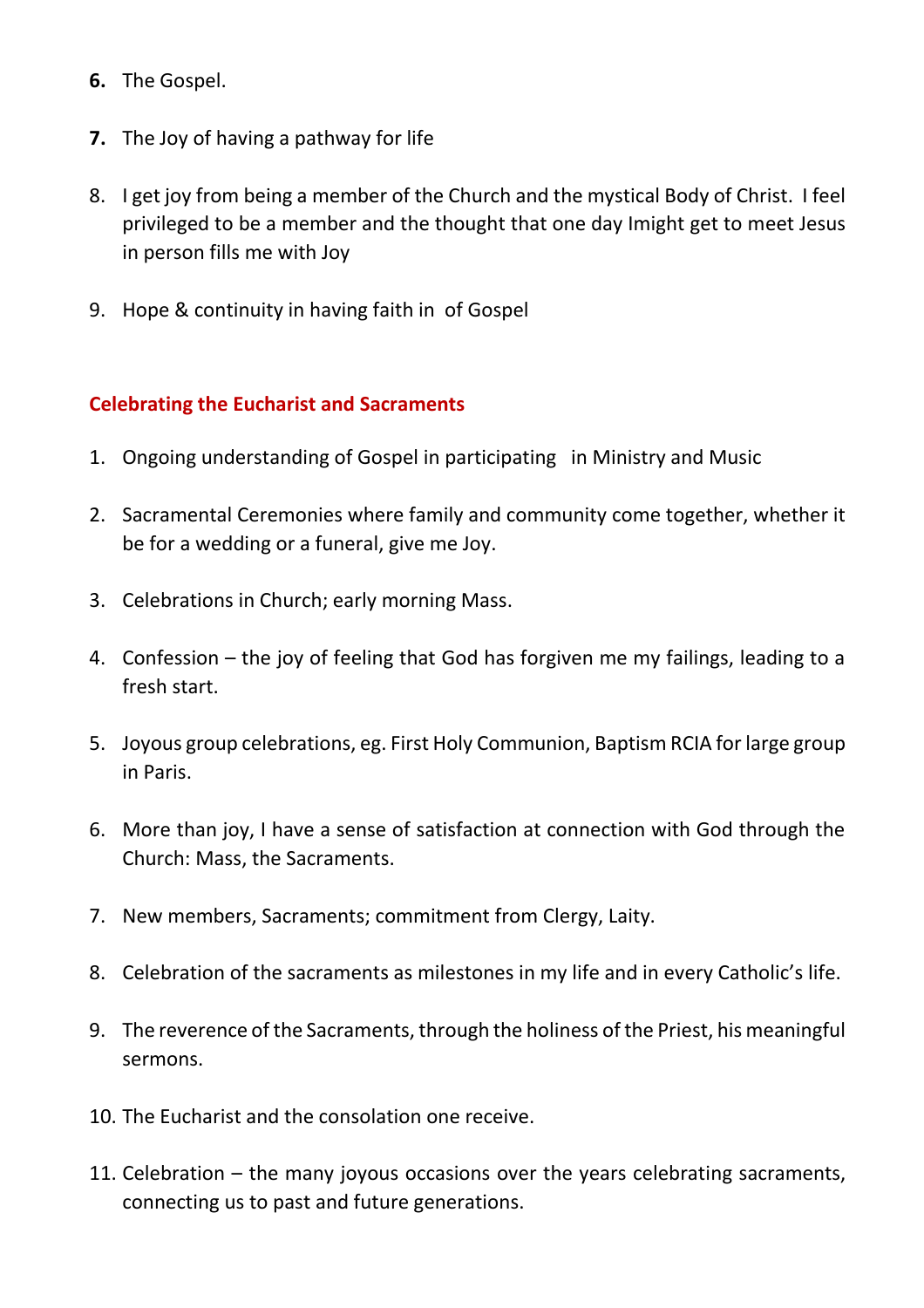- 12. Amid all the struggles throughout life and history, we have Christ present to us all in the Sacraments – joy is always there and an eternity of joy is available for us all.
- 13. Having the Sacraments for all the important times in our lives makes sense of our lives. Also, it helps us accept the difficulties of life and see God's hand in them.
- 14. Celebration of major life milestones (Communion, Baptism, Marriage, Confirmation) with family.
- 15. I feel Joy at early morning Mass it sets me up for the day; I love being part of special family Liturgies with everyone happy; I feel Joy when I experience the Sacrament of Reconciliation – I feel so new and good!
- 16. The formal structure of Mass is a "life vehicle" to reflect on God's place in our lives
- 17. Significance of Eucharist & Sacraments in general important.
- 18. Sharing Liturgy; Sacraments; Church Music; Participation of Children.
- 19. Church rituals.

#### **Other**

- 1. Bulletin is very good
- 2. Microphone, use it!!!
- 3. Constancy of the Church; the bells
- 4. Awareness that the Church is searching; becoming aware that we do not have answers
- 5. Broad Church many experiences role of conscience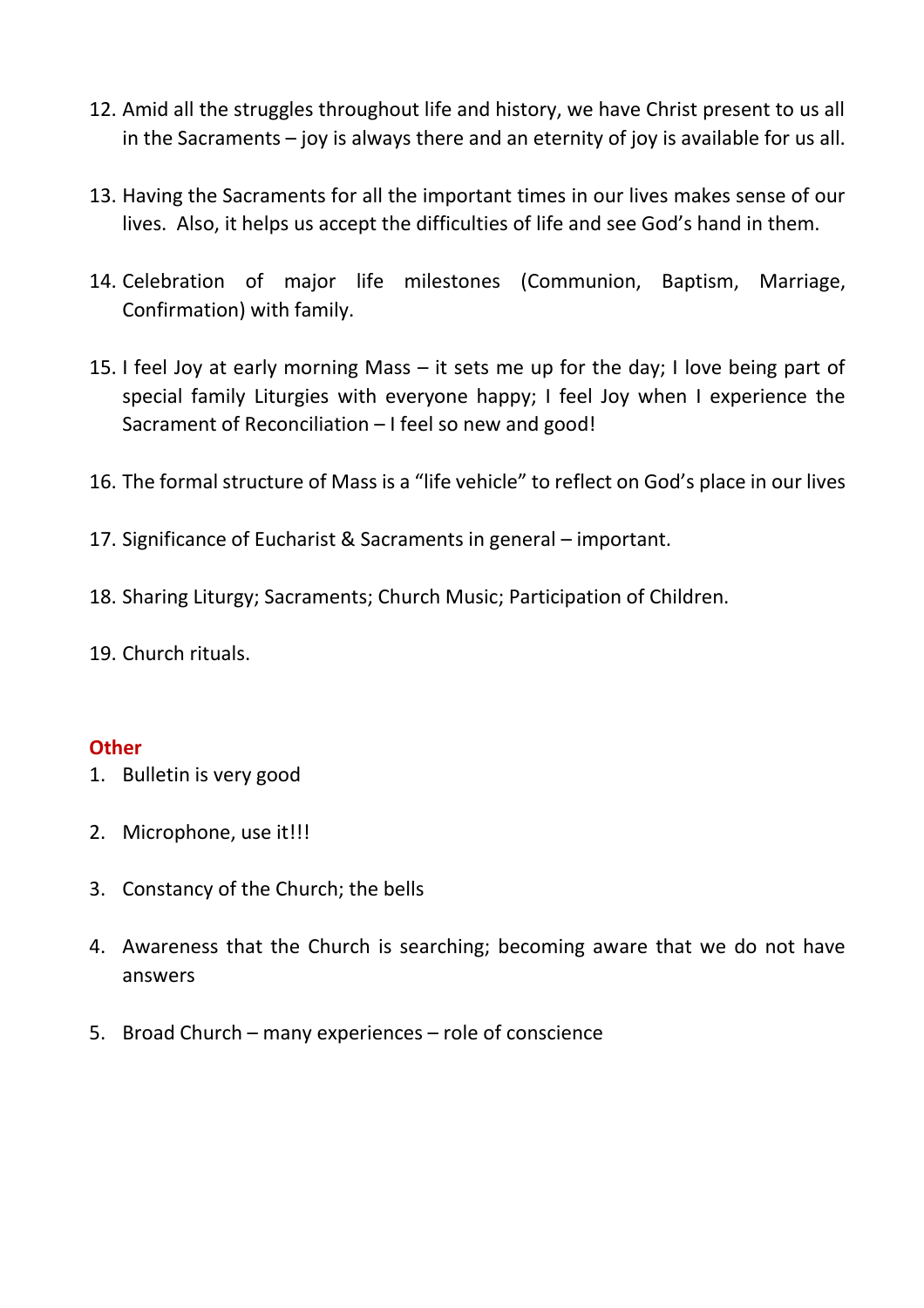### **SHARING OUR SADNESS/DISAPPOINTMENT**

# **When you think about your experience of Church, what brings you SADNESS?**

# **Theme: Scandals -Historical Abuses**

- 1. That Church scandals have driven so many away
- 2. Failure to deal with sex abuse scandals
- 3. The scandals, especially, sexual abuse of children, mad me very sad and the subsequent problems in the Church seem to be very related to these scandals
- 4. Handling abuse scandals. 1990 Cardinal Cathal Daly did not know the damage it did. 2022 Pope Benedict/Cardinal Ratzinger and hypocrisy of handling German abuse scandals
- 5. Fallout of scandals
- 6. Ongoing abuse & scandal revelations in Church
- 7. The Church does not deliver on its promise the depth and depravity of institutional abuse and the inadequate response of the Church to ask forgiveness and to change
- 8. I am not disappointed with the Church, only the people who have behaved badly and given bad example to other Catholics
- 9. Historical child abuse
- 10. Not owning failings
- 11. Scandals. Good overlooked in face of it
- 12. The bad deeds of some of the priests and lay people who gave the Church a bad name
- 13. Disappointed that all priests and Church as a whole are accused negatively
- 14. Child abuse scandal and in particular how it was handled by Church leaders
- 15. Bullying: sexual, financial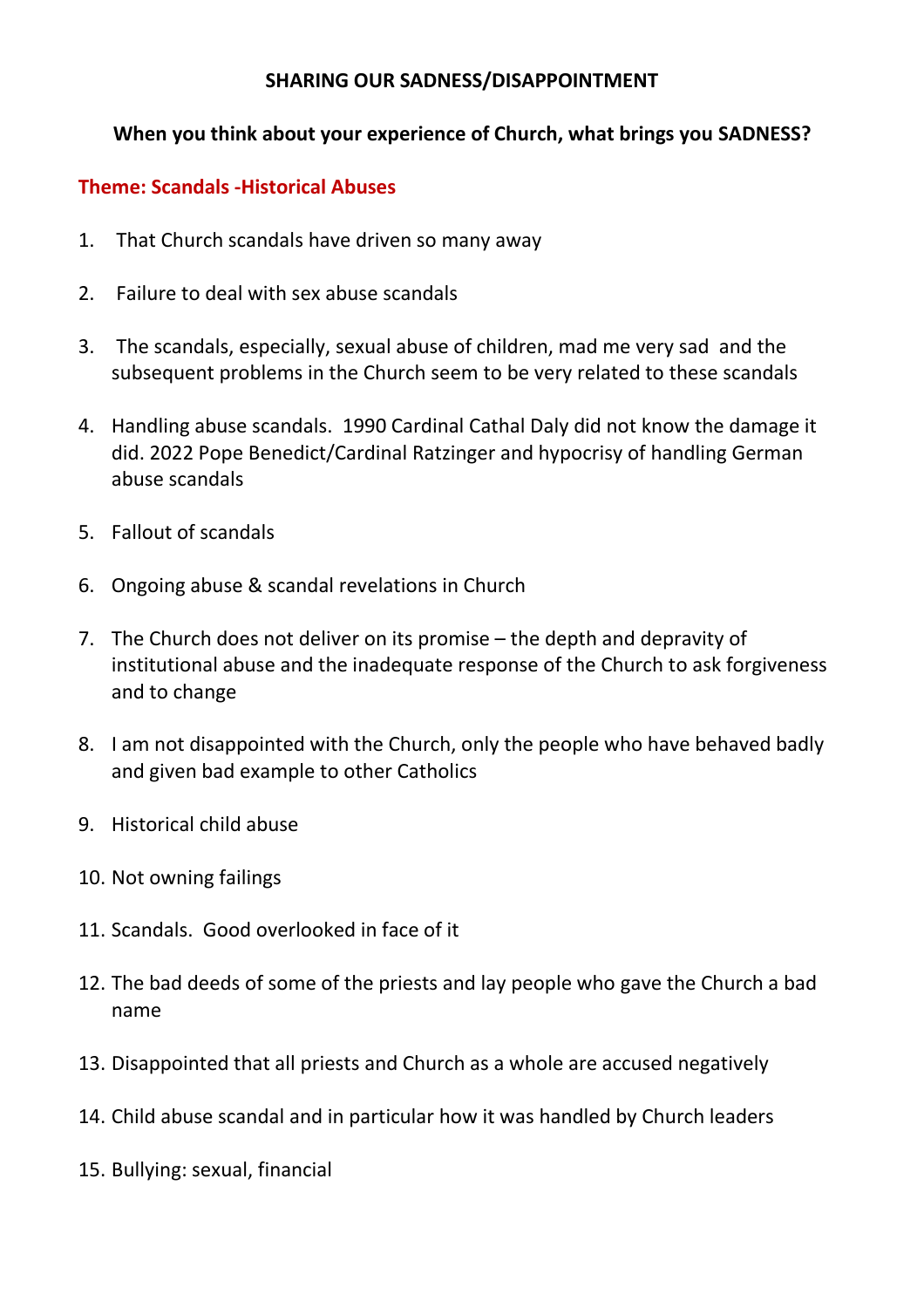- 16. By the experience of the Church, negative feelings. The experience of sin/denial/abuse – shame, guilt/anger
- 17. Sadness that so much good that was done has been lost in the fog of what was not done or badly done. In trying to conserve itself, the Church has contributed to damaging itself
- 18. Not acknowledging past hurts caused
- 19. Child abuse scandals & how Church handled it
- 20. The actions of some in the past it did not reveal a caring Church
- 21. The extent of the stories of scandal & failure and of attempts to cover them up
- 22. Dark history Dominance; sexism; abuse; stuckness, not moving with the times; lack of innovation
- 23. Child abuse scandals
- 24. Baby out with the bath water ie. There is a perception of nothing being good in Church because of past scandals by minority
- 25. The lack of tolerance and empathy for unmarried mothers
- 26. Abuse scandals;

#### **Theme: Failure of Leadership of Institutional Church**

- 1. Vatican II; Ban on artificial contraception, unrealistic decision widely ignored
- 2. Disjointed Church, hierarchy, clergy, very apart from people
- 3. That there is no vision about the relevance about Jesus' message and getting it out there, bigger, better advertising, bigger, better events.
- 4. Our Bishops: write into Google "Alive-O legacy" and go page 4. That's says it all. It is a 45 page assessment of the Alive O Primary School Program from aprox 2000 to 1900. It also touches on Secondary school too. Catholic religion hasn't been taught for 40 years. Dr. Johnson, the author, says it is incomprehensible; Anne Cusack wrote online paper (October 21).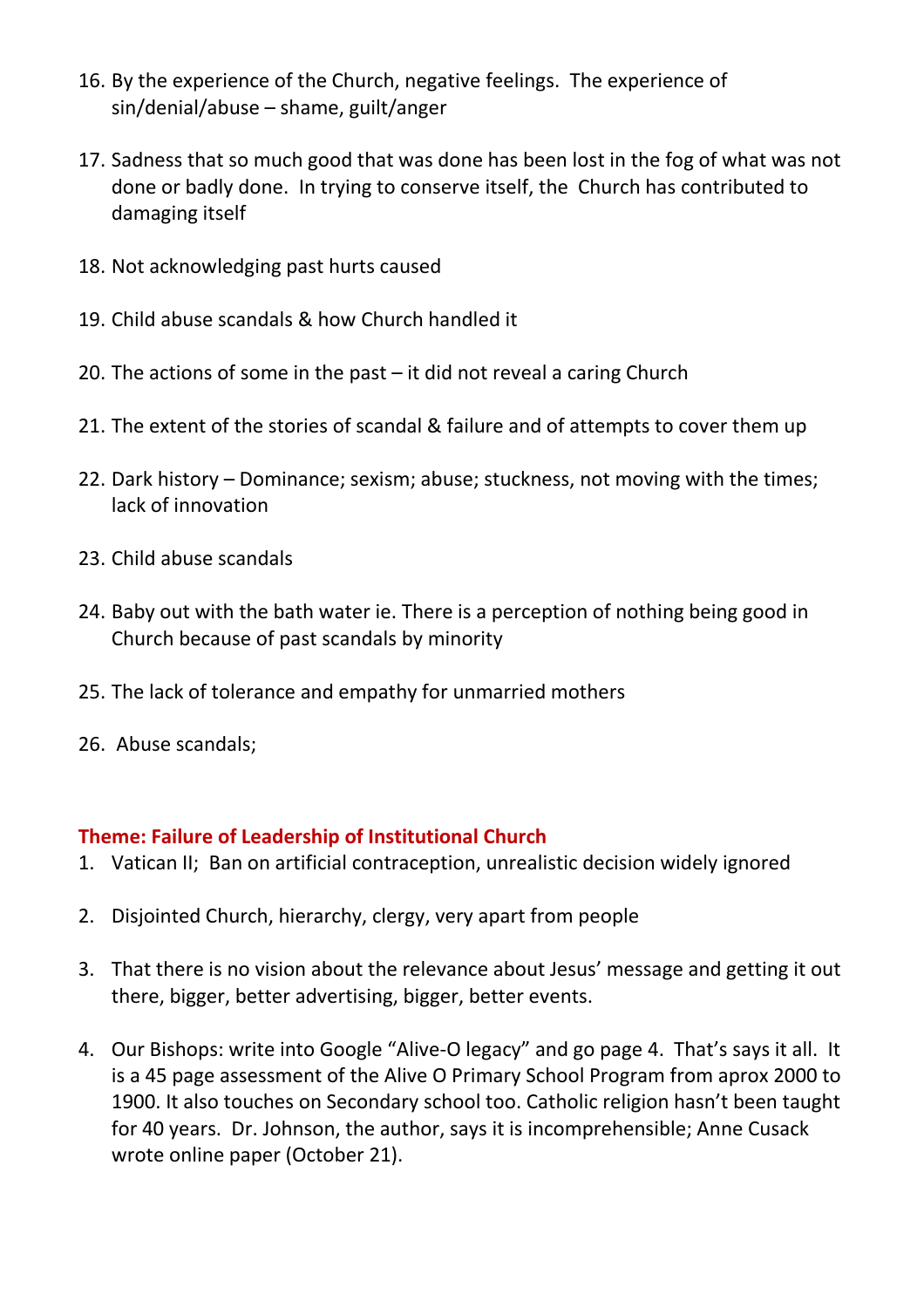- 5. The confused, lazy, complacent, cowardly refusal of leadership to teach the Faith is beyond belief
- 6. Rigidity: our definition of Church; reluctance to take up the responsibility of catechists; abuse of power
- 7. Lay not participating
- 8. Failure of the Church as an institution
- 9. Institutional failure(s); poor leadership; failure to adapt to a changing world
- 10. Difficult to find spiritual direction and guidance within the Church
- 11. Failure of the leadership of the Church
- 12. Need more direction, fearless direction from the Clergy as to what is moral and immoral and what the Church views are
- 13. No non-liturgical leadership from the Church
- 14. The absence of a response or remedies; no change so far has been able to stem the decline in participation
- 15. A complete lack of capacity for fundamental change lack of energy and willpower to change;
- 16. The Church is past uncaring: institutions, attitude;

## **Theme: Attitudes towards Women, Divorcees and LGBTQ**

- 1. I am disappointed that the Church does not allow women to make a full contribution to our Christian Church.
- 2. That people feel excluded over sexual orientation and broken marriages
- 3. The Role of women in the Church; the Church's attitude to homosexuality
- 4. The alienation of women who feel their role is not recognised and affirmed in the Church of today. Disappointed that there is justification for it.
- 5. Disappointed how women and diverse community LGBT have been treated by the Church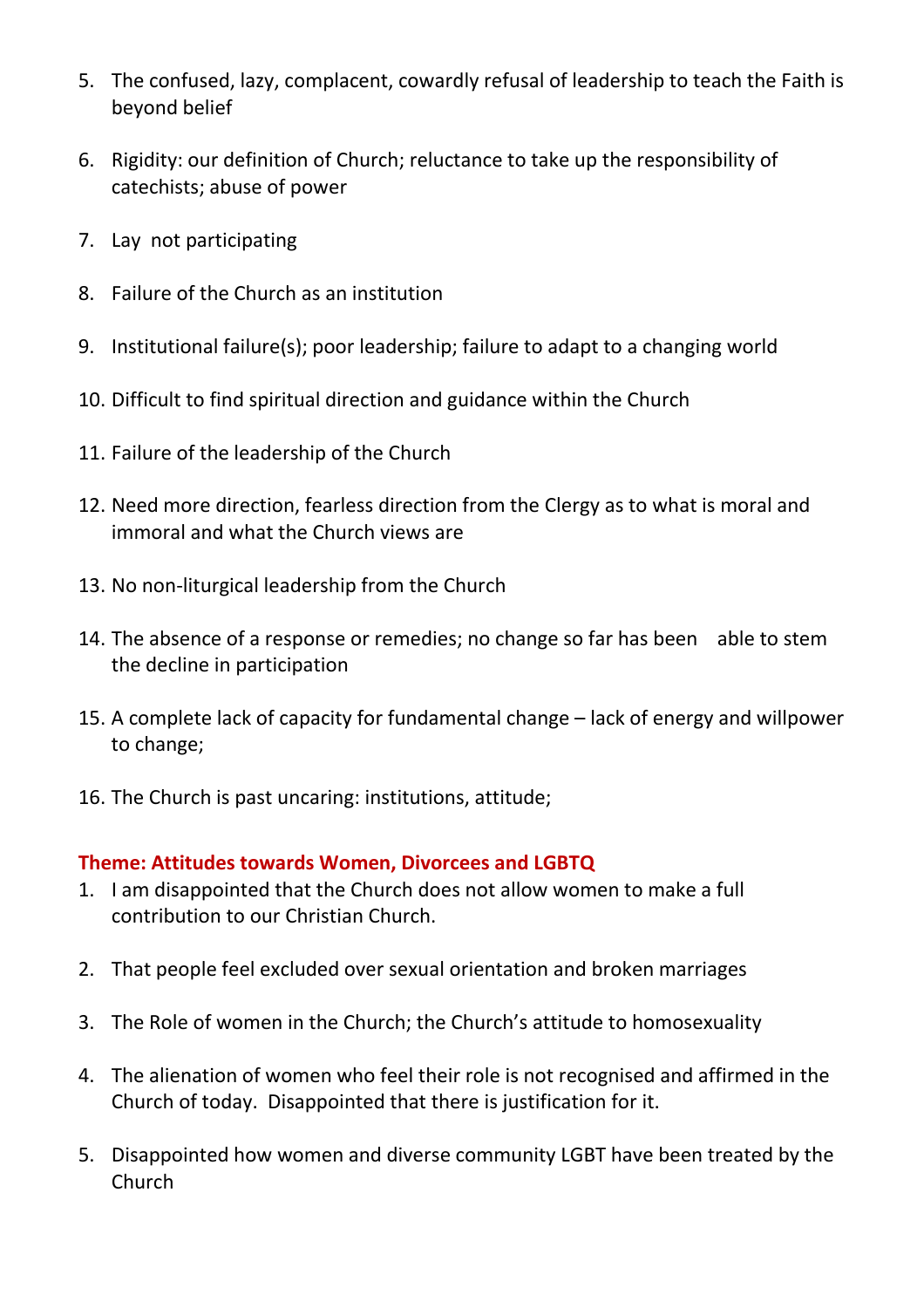- 6. Role of women in the Church needs renewal and to be equal
- 7. We need to ask ourselves what witness we are giving to the young people do they see an inclusive Church looking outwards and reaching to the marginalised. I don't think so.
- 8. Women are 2<sup>nd</sup> class citizens STILL
- 9. Disappointed women are not accepted for roles in Church
- 10. A sense of inequality and discrimination against women and gay people
- 11. That the involvement of the laity and particularly women has been discouraged so much
- 12. Failure to permit female clergy, married clergy
- 13. No women in leadership roles
- 14. No married priests
- 15. Lack of full proper equality for women, the fact we do not have women priests
- 16. Why cant lay people influence the Curia Mary McAleese, Maria Collins
- 17. Sad that the Church has failed to understand, meet those who went by the wayside – those on margins – unmarried girls etc. – no reaching out
- 18. The limited voice given to women and LGBT Group, treatment of same
- 19. Lack of equality and respect for gay people
- 20. Lack of female ordinations in Church
- 21. The lack of respect and dignity for gay people
- 22. Church is Not inclusive
- 23. We need dynamic change young people women priests all beliefs welcome coloured clothes for priests
- 24. role of women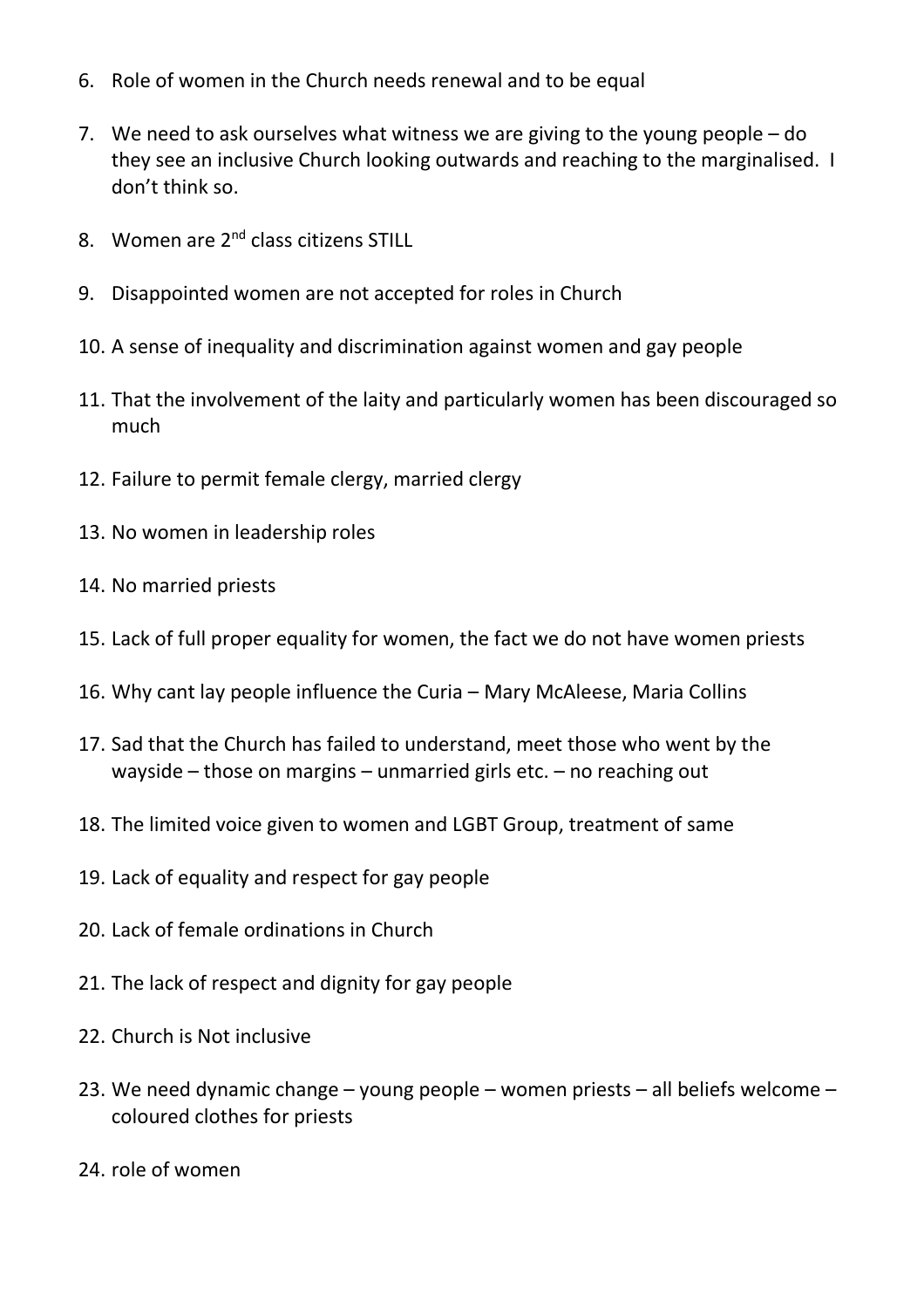# **Theme: Aging Clergy, Pressure on existing Clergy, Lack of Vocations**

- 1. It makes me sad when I think of the Clergy who have stuck at the job amidst the most horrendous of times – including COVID
- 2. Lack of priests to carry on and aged priests and the actions of certain clergy to damage people
- 3. Why can't a priest have a choice to marry or not
- 4. Lack of ability of clergy to ask for assistance
- 5. Decrease in number of Priests
- 6. Lack of vocations to the priesthood
- 7. Role of laity' pressure places on priests to carry on;
- 8. The fact that priests must be celibate, this is ridiculous it should be a choice so that we have proper respect and dignity. Celibacy is holding the Church back

## **Theme: Need for Faith Education**

- 1. Life long learning is needed as a faith community as there is little adult education at parish level or once you leave school.
- 2. Children are being taught by teachers who themselves have lost their faith
- 3. No alternatives to religious education in catholic schools, no other forum for religious education of catholic children
- 4. Lack of formal education in faith for my generation. Even less for the current school generation
- 5. School based education tokenism; abuse/sacraments depends very much on the faith of the teacher
- 6. Readings at Mass are not explained re. time, location etc
- 7. Spiritual depth not cultivated enough
- 8. Failure to counter an increasingly materialistic society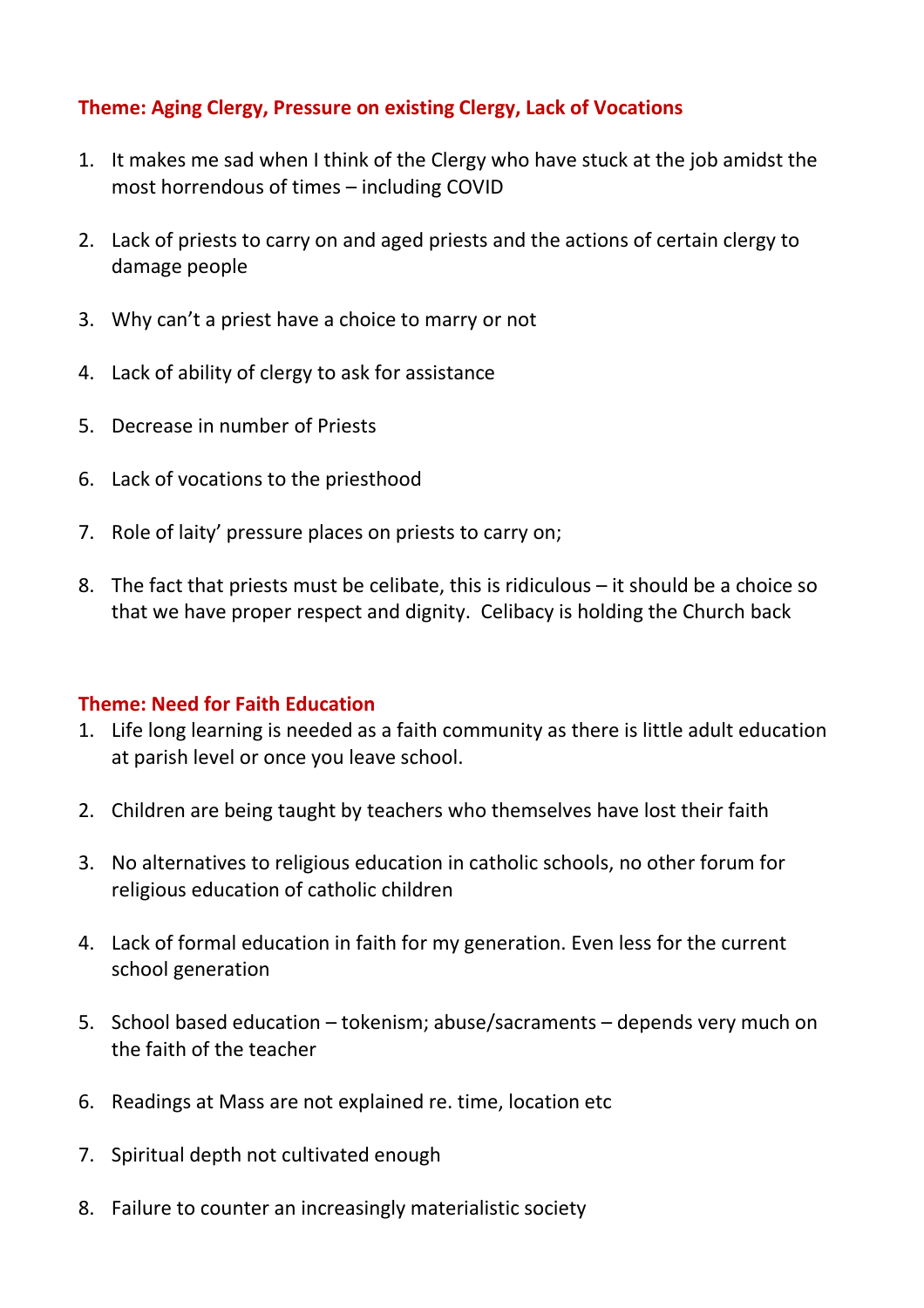- 9. Adult ignorance of Christian doctrine and teaching of religion to youngsters
- 10. Few forums for adult education except sermons which are a paraphrasing of the Gospel. No/few opportunities for lifelong education
- 11. Pressure on catholic schools to pass on the faith
- 12. Lack of Faith Development for adults

### **Theme: Declining Numbers**

- 1. The fall in numbers at Mass;
- 2. The massive reduction in congregation numbers
- 3. Falling numbers of faithful especially among young people
- 4. Sad to see small numbers going to Church
- 5. Falling numbers ------ at fault
- 6. 9/10 down to 1/10 attending Church over the last 50 years, in my time
- 7. Church viewed as a social service only
- 8. That most of the congregation is of the older generation
- 9. The amount of baptised Catholic

#### **Theme: Connection to Youth/ Younger Generation/Young Families**

- 1. Young people feel disconnected from the Church
- 2. The alienation of young people from the Church
- 3. We are losing our youth the Church is irrelevant to young people, teenagers and even young families
- 4. The decrease in prayers in Family Life
- 5. The loss of conversation about our faith and the young who have moved away from the Sacraments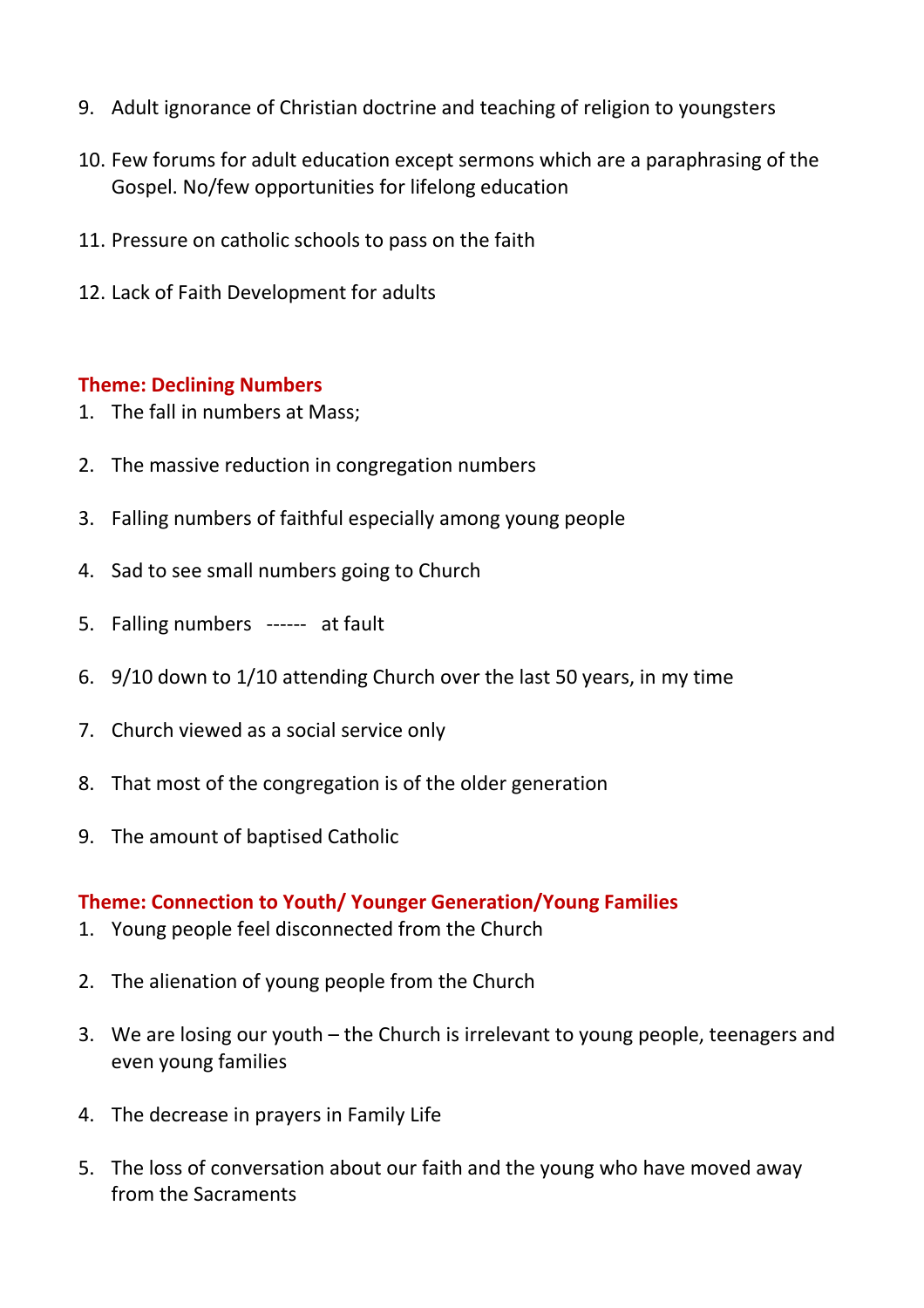- 6. Young people alienation it is seen as a reactive conservative force
- 7. Sadness to think Will my children have a faith?
- 8. As a Dad, I am sad that my children, although espousing spirituality, do not attend church on a regular basis. They did until they were 18 years old.
- 9. Sad that young people less involved
- 10. Losing grip on educating the next generation.
- 11. Fewer families attending Church today
- 12. That most of our children do not want to belong to Catholic Church
- 13. The drift of young people away from formal Church ceremonies.
- 14. Difficulty lack of young people
- 15. Church has no connection to young
- 16. Very few younger members participating in Church
- 17. Bring back youth! We need a clear plan to bring young people back
- 18. We need Influencers
- 19. The extent of religious decline in our time and the difficulty of reaching the minds and hearts, especially of young adults, with the truth of the Gospel
- 20. Failure to attract young families or retain families after, eg. First Communion, which is an even more serious failing
- 21. The younger generation doesn't know what they are missing
- 22. We haven't discerned what's going on with the youth and their beliefs. Its more about the Mass
- 23. Young people no longer attending –
- 24. Young people losing faith, thinking it has nothing to offer them.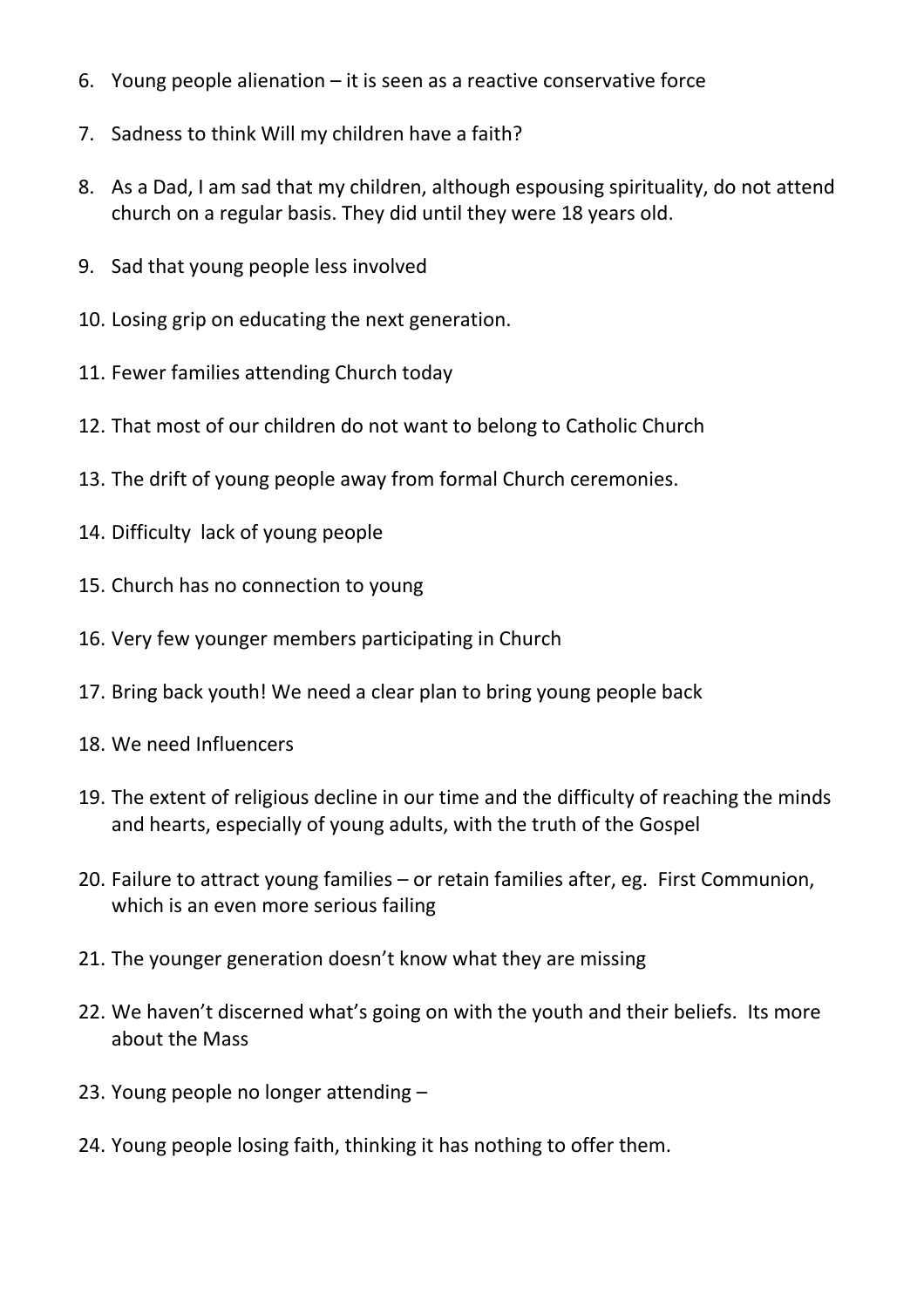### **Theme: Secularisation**

- 1. The increasing rise of a secular society;
- 2. A feeling that faith is a dirty word.
- 3. Sadness at the declining role of the Church in personal and social relations
- 4. Waning interest in the things of God this makes me sad. Lack of interest in faith and religion, and so there is little invitation to take part in Church activities
- 5. Lack of respect for Christian beliefs; the ease with which people have given up their faith
- 6. Church seems meaningless; priority not prayer, sports taking over.
- 7. Underestimation by the Church of the degree of cultural change
- 8. The importance of recognising the importance of staring "upwards" towards God and Heaven, as opposed to accepting of what is

#### **Theme: Sadness at Decline in Vocations**

- 1. Lack of priestly vocations: seeing our priests growing old
- 2. Lack of ordinations what the future of the Church will be.
- 3. Lack of vocations

#### **Theme: Sense of Community & Belonging**

- 1. Lack of sense of Faith Community
- 2. Difficult to develop community relationship in Parish
- 3. I feel sad when I see the lack of community spirit and support
- 4. A lack of connection to congregation outside of Mass. People walk in and out of Mass with little sense of Community. No tea and coffee afterwards
- 5. There is little sense of community at parish level we go to Mass and then leave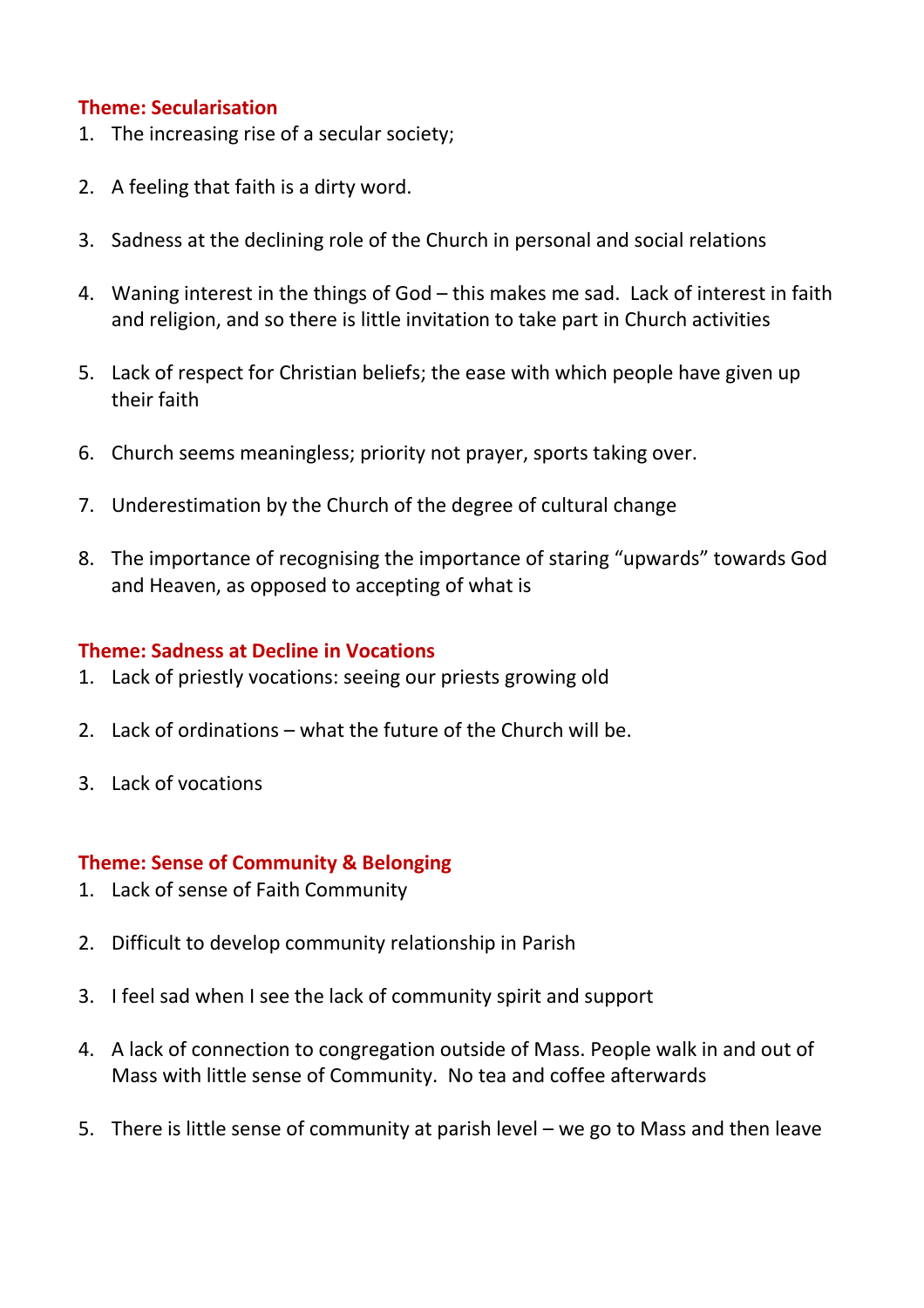### **Theme: Sadness at lack of opportunities to express Faith**

- 1. What brings me sadness is the lack of opportunities for regular rosary and Hours of Adoration
- 2. Few opportunities for laity to share faith and views; few opportunities for laity to discuss faith issues
- 3. I regret that scriptures don't play as important a part in liturgy as they might.
- *4.* Disappointment at personal shortcomings as a Catholic
- *5.* Everyone else's disappointment with the Church, leads to my disappointment and discourages me from continuing my faith

### **Theme: Lack of Reverence**

- 1. The lack of reverence inside the physical Church is something that makes me sad. I feel it has contributed greatly to the decline in attendance
- 2. Lack of reverence towards the Sacrament of Communion

#### **Theme: Language used**

- 1. Language and culture communication difficulty
- 2. Some vernacular in Church is old-fashioned
- 3. Lack of good preaching
- 4. Communicating with clergy is difficult

#### **Theme: Music**

1. Lack of joyful music to literally lift the congregation

#### **Theme: Pope Francis**

1. Pope Francis's influence has not reached me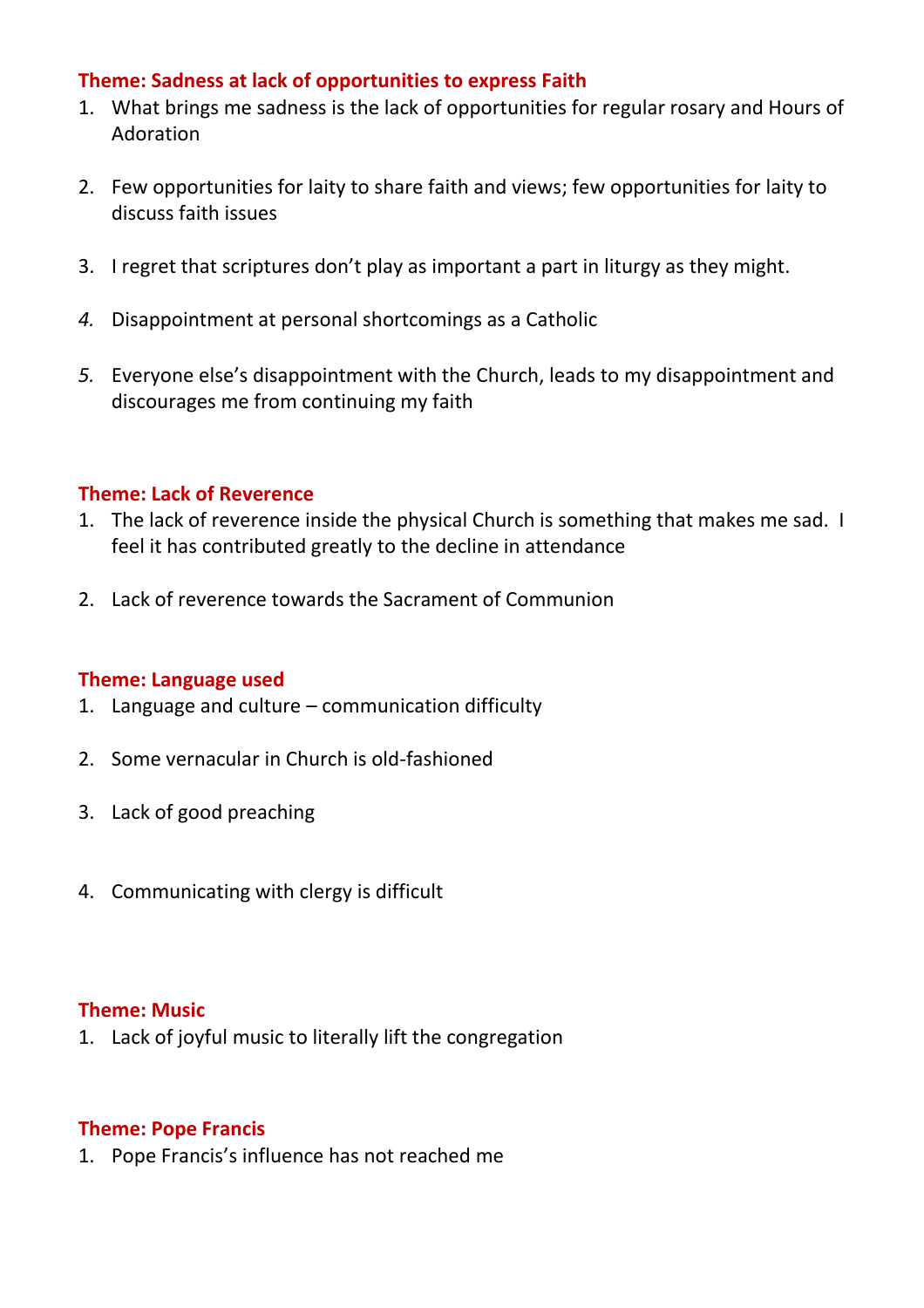### **Theme: Parish Issues**

- 1. I am disappointed that laity does not get invited to talk about forthcoming structural changes in our parish life: amalgamations
- 2. Parish Council needs to be more visible
- 3. The Parish Council what is it?
- 4. Unwieldy nothing happens e.g. November 2018 Assembly Meeting in Parish nothing further since then
- 5. I'd like to see the Parish/Diocese be more active regarding climate change

# **SHARING OUR FEARS/ANXIETIES**

# **When you think of your experience of Church, what brings you Fear or Anxiety?**

# **Theme: Fear of Aging Clergy, Pressure on existing Clergy and lack of Vocations**

- 1. The Church will die if there are no Priests.
- 2. Few new vocations.
- 3. Will we have Priests in the future to celebrate the Sacraments?
- 4. The possibility of our clergy becoming completely depleted causes fear.
- 5. The decline in vocations.
- 6. No Priests/Nuns may result in Churches closing.
- 7. Few training to become Priests. The Church has to change.
- 8. There will be no religious ceremonies.
- 9. No generation to carry on the Faith.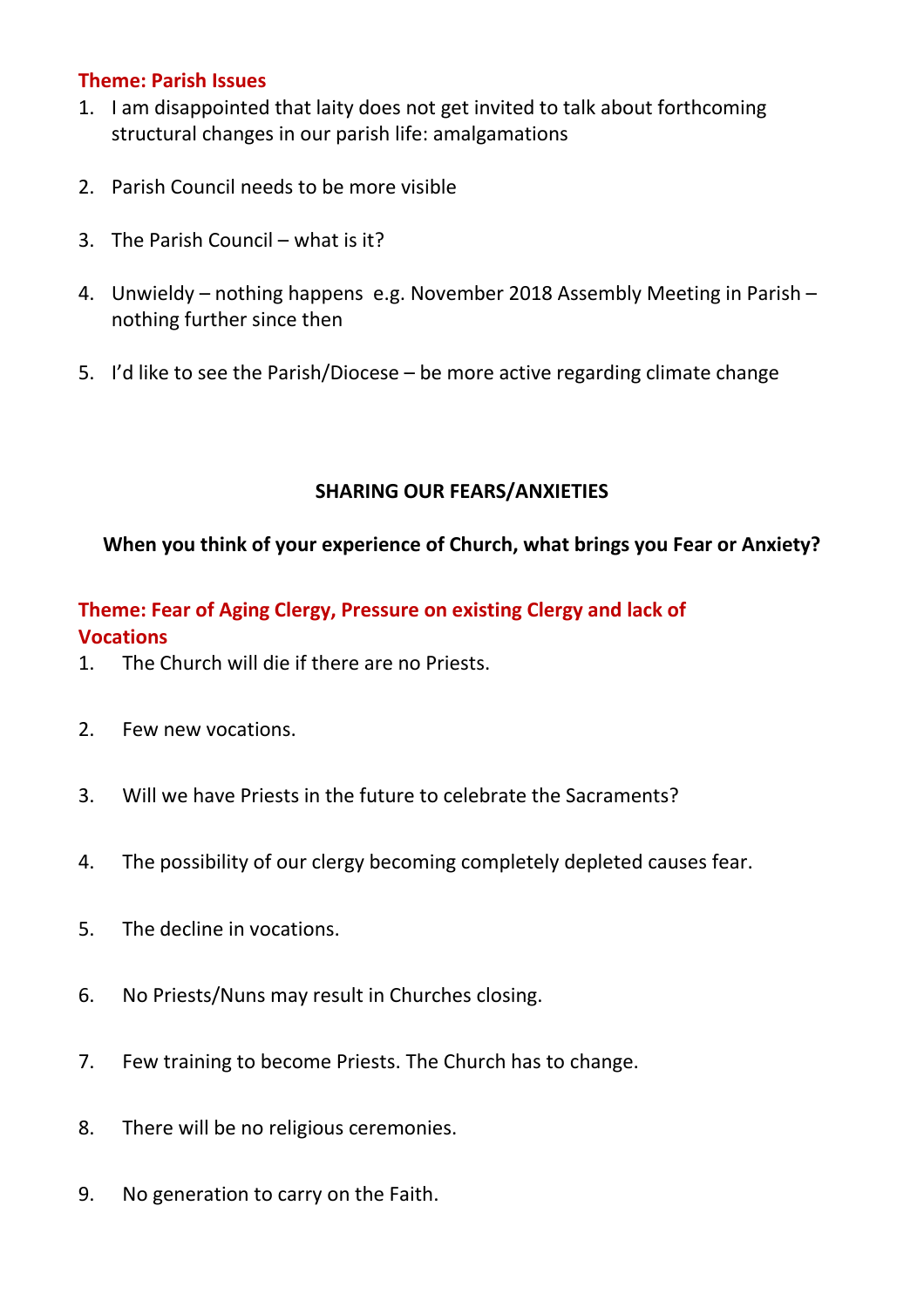- 10. As the number of attendees diminish so to will number of Priests and Religious orders.
- 11. That there will be a shortage of Priests in the future and that Mass may not be easily accessible.
- 12. Ageing Priest population.
- 13. Our own clergy are challenged by a heavy workload, with no secretary and no days off. How do they cope with this challenge?
- 14. Anxious about the falling number of Clergy and absence of realistic plans to replace this service.
- 15. Lack of Priests to say Mass.
- 16. Will we have Priests in the future to celebrate the Sacraments?
- 17. Who will take over from the current Priests? Who will fill the roles that are coming?

## **Theme: Fear for the future of the Church**

- 1. for the future existence of the Church in Ireland
- 2. for the future of Church
- 3. that Faith/Church will be deemed irrelevant by society.
- 4. Fear of the closure of churches
- 5. Fear that churches will be knocked down and be replaced by shopping centres and apartments
- 6. Fear for the handing on of the faith
- 7. That there will not a church to go to
- 8. Fear for the future structure of the Church both local and global.
- 9. Fear that there will have no church to hand on to our grandchildren if the clergy and laity do not succeed in working together.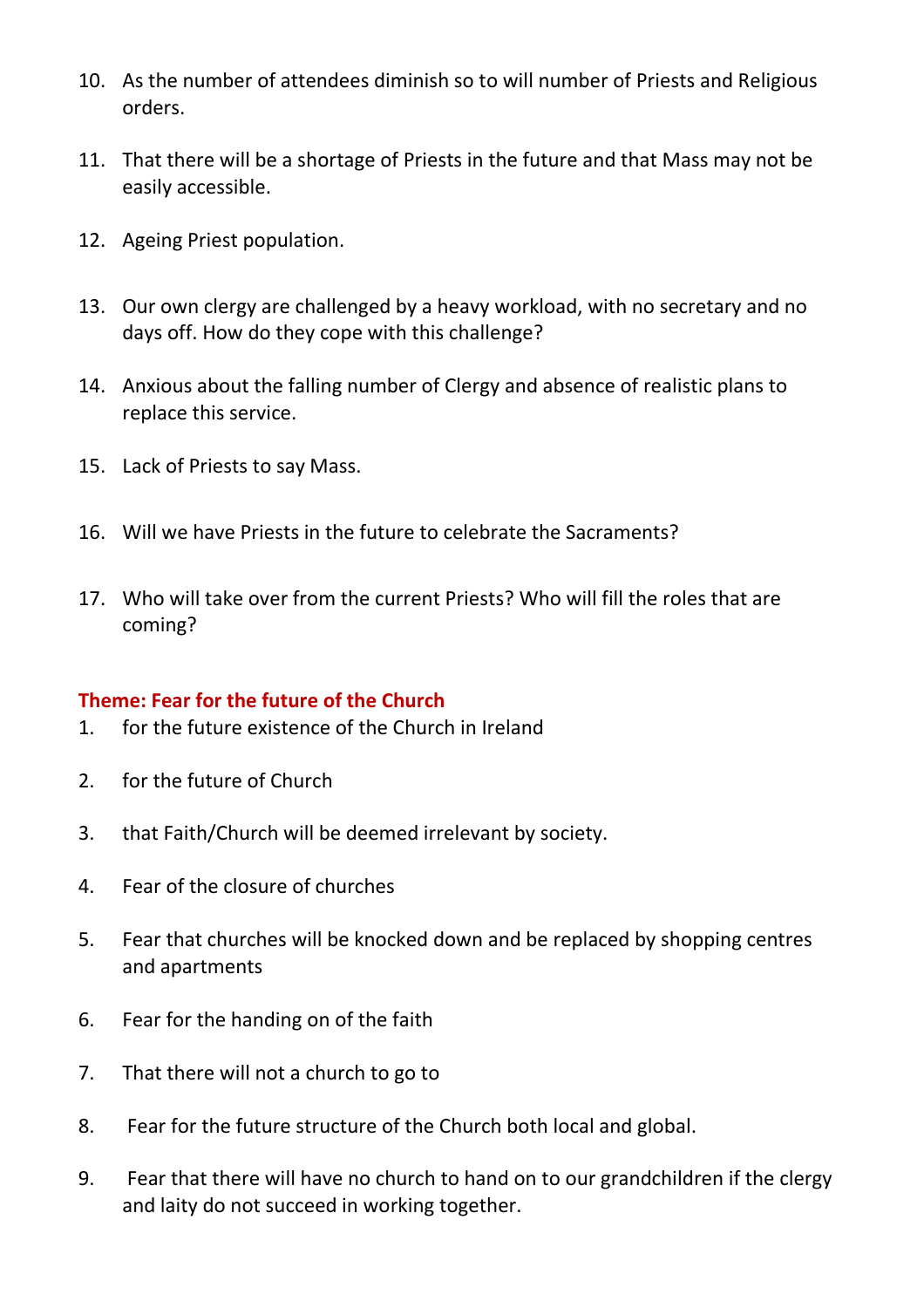- 10. We have a good product that has lasted 2000 years but the packaging is poor.
- 11. Fear that the Church will become irrelevant if it does not change
- 12. The Church is dying and we are sleepwalking into irrelevance.
- 13. Will the church survive at all? In Ireland or in the Western World?
- 14. Fear for the emptiness and cruelty of a world that has neglected Christ.
- 15. The Church is changing and what will the result be in the future
- 16. Fear that if the Church does not give voice to all it will become irrelevant.
- 17. Fear of not finding enough labourers in the vineyard, faithful parents and Priests
- 18. Anxious that there will be a failure to adapt to modern media e.g. bulletins and information via email.

## **Theme: Fear of Lack of connection to Youth and future generations**

- 1. Fear of lack of relevance and connection with the youth.
- 2. No real connection with the youth
- 3. Fear for the future of the Church because so few young people attend services
- 4. Lack of Faith support for parents.
- 5. Anxious that the pace of change is dangerously slow in adapting to meet young people and their family's needs
- 6. Are we the last generation to practice? Who will follow us?
- 7. Any organisation that has such a low rate of participants must be doing something wrong
- 8. A fear that children will not practice the Faith and will be at a loss as a result
- 9. A fear that grandchildren will not know Christ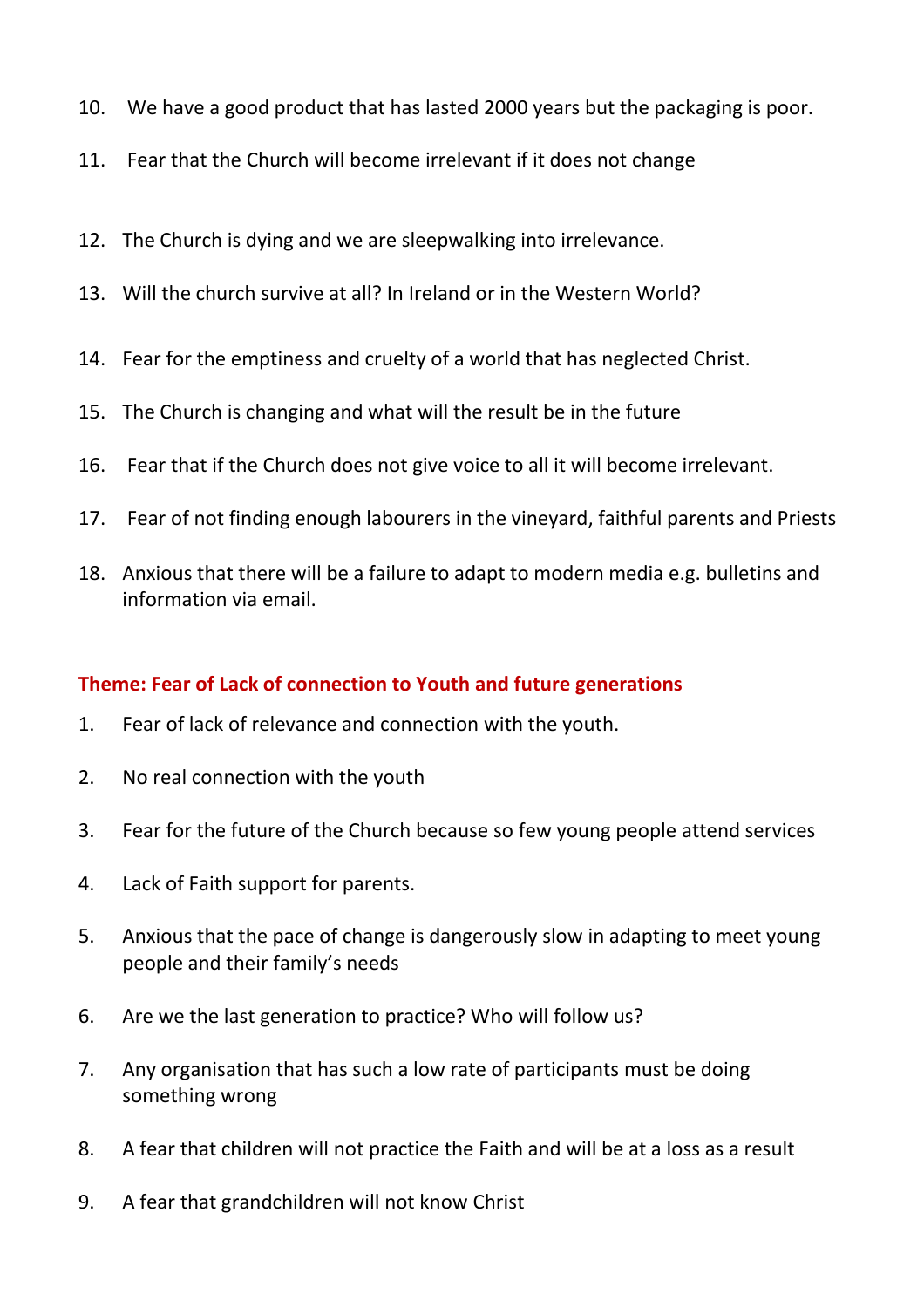- 10. There is a lack of interest in younger people and a lack of energy in the Church no younger people coming through
- 11. Anxiety is at the core of the next generation of the church. "Deliver us from anxiety"
- 12. That future generations won't have a faith
- 13. That our children will not have a faith

#### **Theme: Secularisation**

- 1. The fear of losing sight of Jesus in a secular world.
- 2. Fear of losing heart.
- 3. The challenge of delivering the message of a Jesus in a secular populist society.
- 4. A fear that the aggressive secularisation fanned by the media is likely to frustrate the positive efforts of the church.
- 5. The feeling that the Church is becoming lay is a fear that should be discounted because the laity is the foundation of better Church to come.
- 6. An anxiety about the Spiritual V Materialistic interests of society.
- 7. Fears of the constant media criticism of the Church.
- 8. Fears that the good work of the Church has been forgotten.
- 9. Fears that other groups will take over the vacuum can the centre hold.
- 10. A fear of the polarity in Society when the Christian message is only respected by a minority.
- 11. A fear that we will remain insular and closed with no real dialogue with other communities of other Faiths.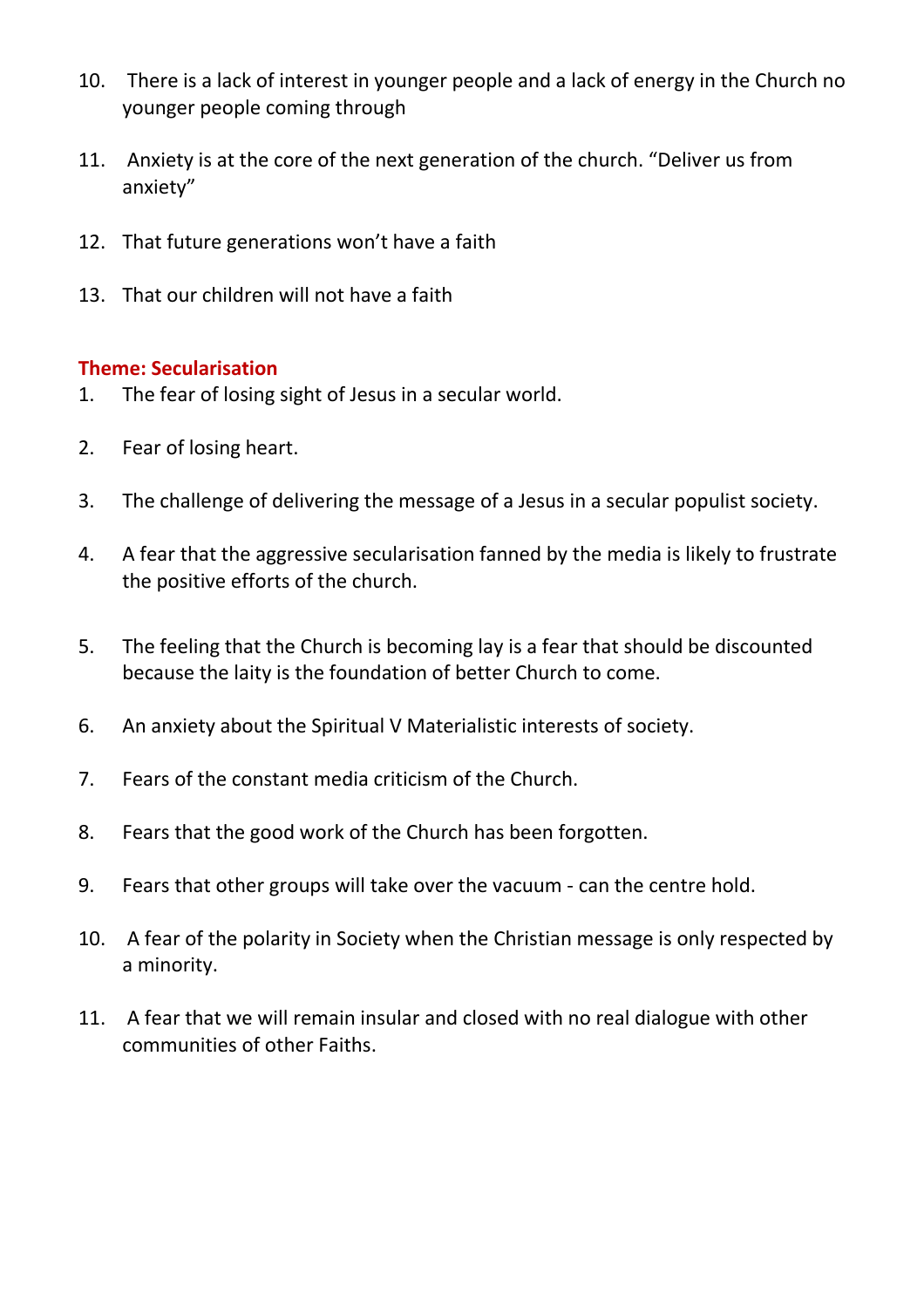### **Theme: Lack of Leadership**

- 1. A fear that the Church is not showing leadership of true Christian values in society.
- 2. A fear about Pope Francis and his leadership.
- 3. A fear that the Church does not lead.
- 4. A fear that the hierarchy in the Church will not see the need for change.
- 5. A fear that local Priests do not have a forum to bring their concerns.
- 6. A fear that the hierarchy will not listen to what is be said by the laity  $-$  the Church's greatest resource.
- 7. A fear that we may not hear the voice of the Spirit and knowing how slow the Church can be to meet a changing world – that it fails to carry the message and it's celebration into a new configuration of Church life.

# **Theme: Lack of opportunity for Laity**

- 1. A fear that the laity are not heard
- 2. A fear that lay people will not be invited to participate in Church affairs.
- 3. A fear that the laity will not play an active role in the Church.
- 4. Responsibility for the Church needs to be delegated to the laity but who will teach the laity?
- 5. The Church are not prepared for the increased role the Laity will have to play in the Church.
- 6. Thinking of changing face of the Church. How will it work in practice?

# **Theme: Fears for the Exclusion of different people from the Church- Married Men, Women, Divorced, LGBTQ**

- 1. Fear of losing the presence of women or others in a political arena.
- 2. Lack of female participation in involving and planning the churches future.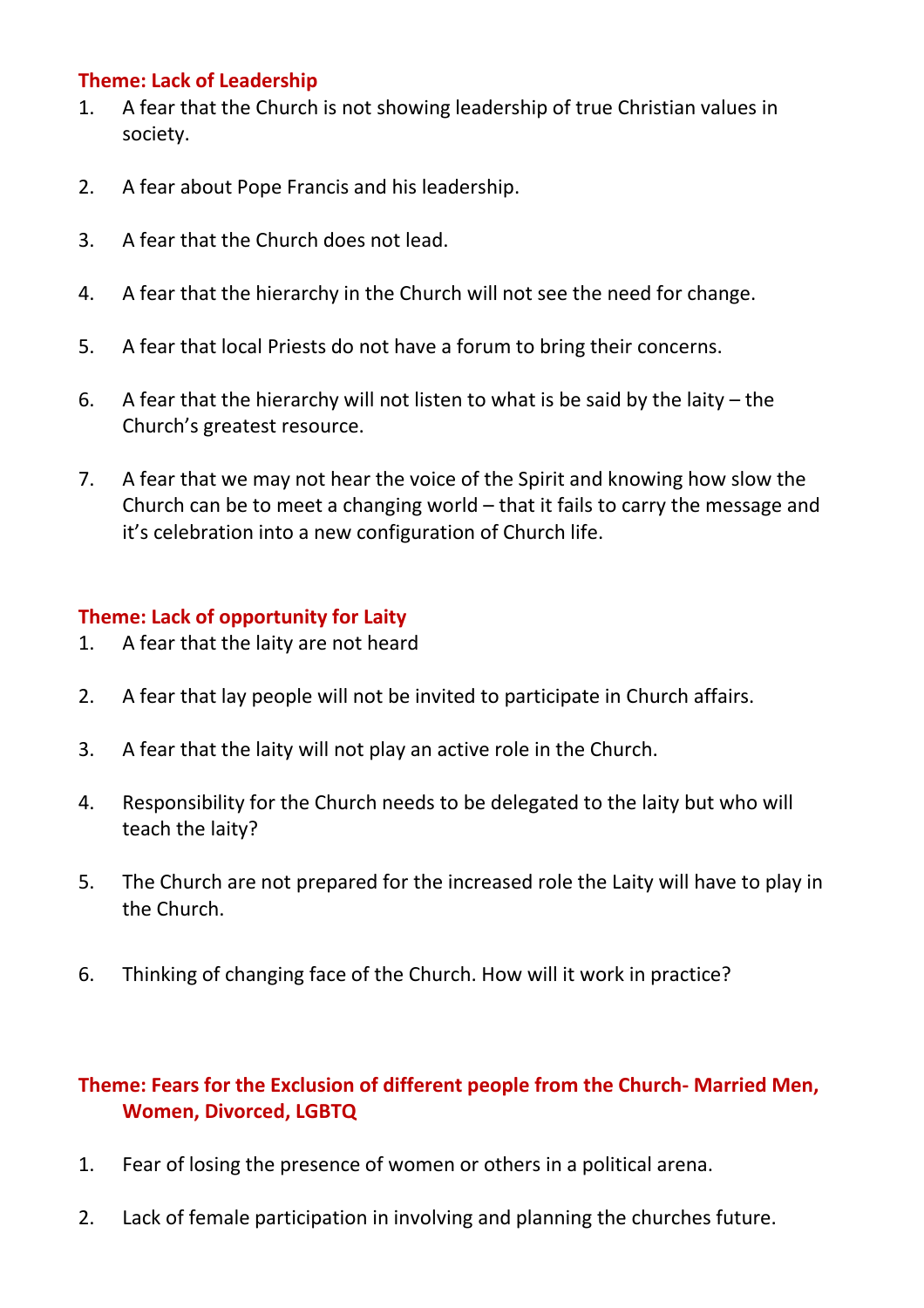- 3. Fear that the Church won't let Priests marry which would increase vocations and be more human.
- 4. Fear that the Church is racist.
- 5. We need women, married Priests and more empowerment of the laity to address the future leadership needs.
- 6. Afraid that the Church won't change its views on divorce and homosexuality. Afraid that the Church will continue make to make some people feel excluded from the Church.

# **Theme: Lack of Education and Faith Formation**

- 1. A fear that the message of the Gospel will be lost.
- 2. A fear that the Church won't listen to the views of the Synod and won't change or will interpret the views of the synod in such a light that it changes very little.
- 3. Not enough being done to educate catechists, for both adults and children
- 4. Anxious that there is no communication of the good works being done by the Church.

## **Theme: Fear for less Opportunity to receive Sacraments**

- 1. A fear for the lack of availability of the Sacraments in the Future
- 2. Who will administer the Sacraments in the future?

## **Other**

- 1. Lack of connection with parishioners.
- 2. Anxious about the low level of participation at Mass and in the Explorers Group.
- 3. A fear that family will not make it to heaven.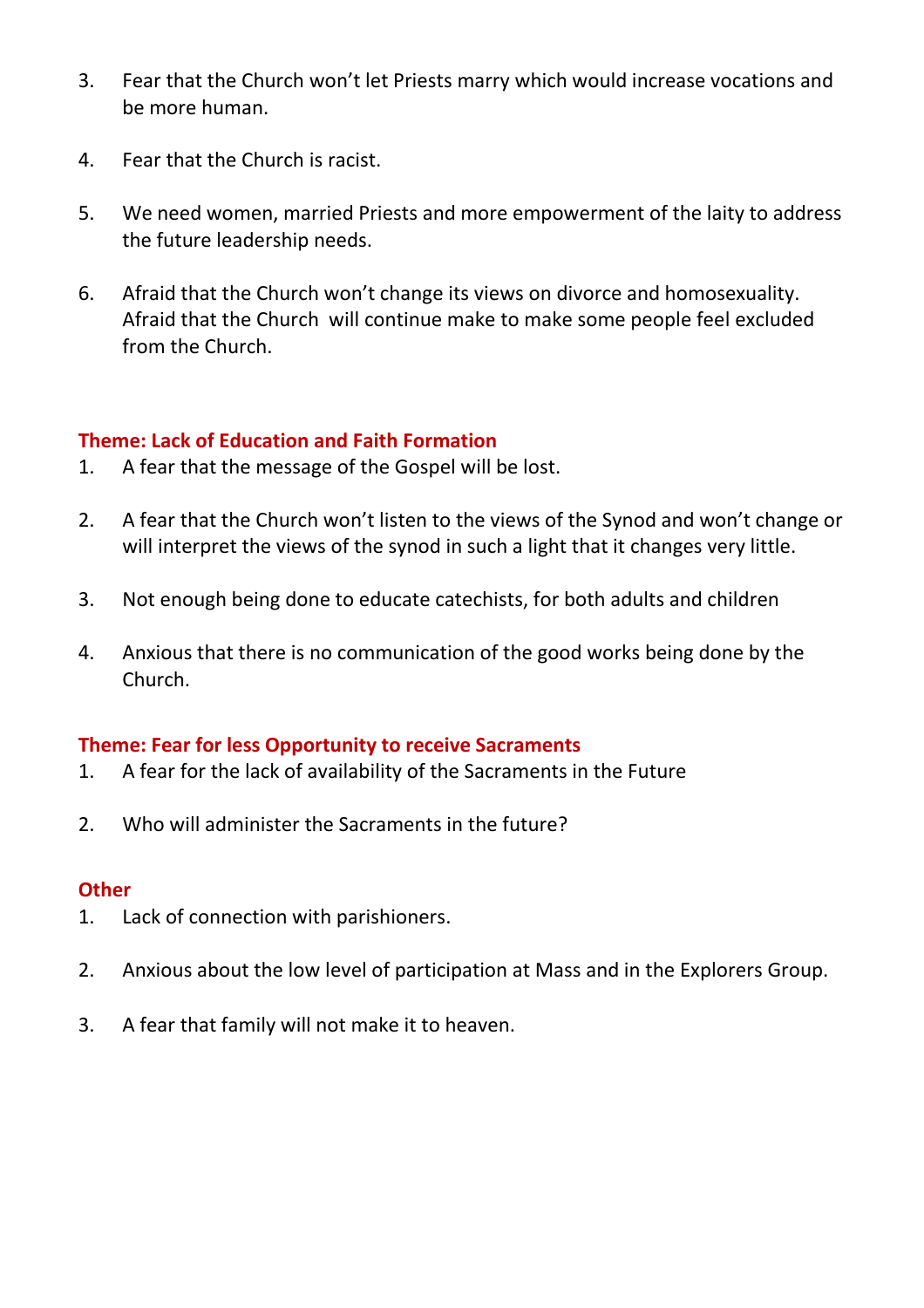## **SHARING OUR HOPES**

# **When you think of your experience of Church, what brings you Hope?**

# **Theme: Hope for Change**

- 1. My hope is that the Church is finally willing to fundamentally change and will listen to the views of the people through the Synod
- 2. Church is at a crisis point that radical steps will be taken
- 3. For a more inclusive Church growing out of crisis
- 4. For dynamic and speedy change from the power
- 5. That Church will be more inclusive, humble and diverse
- 6. The promise of reform and renewal so that we are more inclusive and less institutionalised
- 7. I hope that the Church will again become the catalyst for a true Christian society
- 8. That the Church will take the next step and action our views
- 9. For breaking down of the "old" to make way for something new to come
- 10. Moving away from a clergy-centred to a more people-owned Church
- 11. The hope is that the Institutional Church focuses more on fomenting awareness of God being present and working, particularly in the relationships of two and three persons, gathered in his name.
- 12. I do have hope for the future of the Church, as St. Paul's Early Christian Church struggled and succeeded and so shall we. But change is necessary and we (clergy and laity) must have courage.
- 13. The Church can be a voice for social justice, including leading on climate change via organisations such as Trócaire.
- 14. There is hope for the future if we can learn from the vibrancy of the Church in Africa and Gospel-type churches in the U.S. and copy the good features of their forms of worship without losing valuable features of the Church as it is at present.
- 15. Church can be a voice for social justice including leading on climate change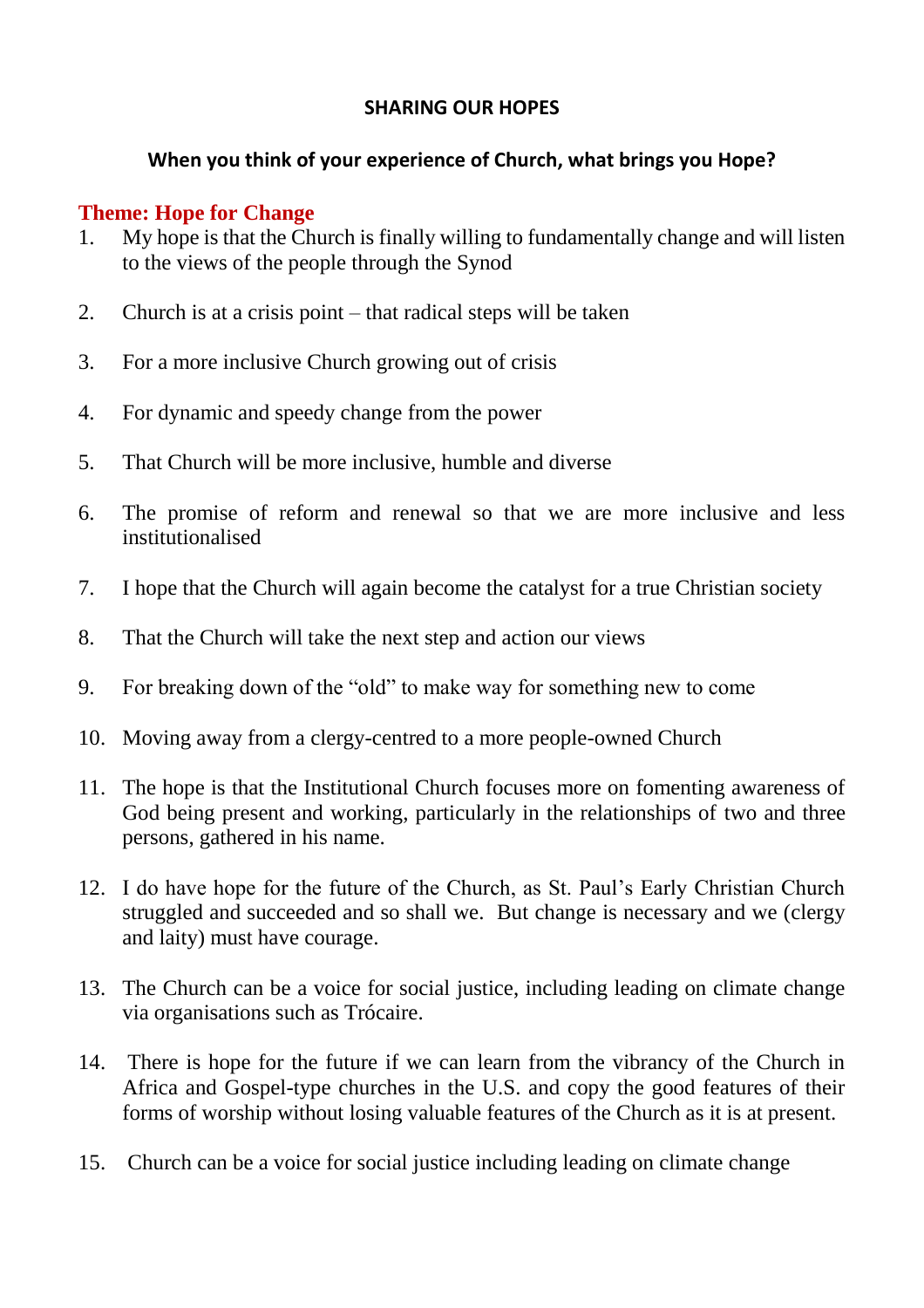- 16. I believe many non-practising Catholics are open to the Church if it changes to reflect society
- 17. I have hope because we are having these Synod discussions that the Church needs renewal
- 18. I hope the practise from Rome dramatically changes
- 19. That a mixture of the Church past with a renewed spirituality, will get us through.

## **Theme: Hope in Laity**

- 1. I have hope that the laity will have more of a role in the Church
- 2. The potential in using modern communications to help laity share views within Parishes
- 3. More radical use of the Laity
- 4. Most renewal within the Church emerged from among the Laity
- 5. More Laity involvement
- 6. Listening to the Laity and their experience of faith.
- 7. The innate goodness of Clergy and Laity an indication that they can always come to the rescue
- 8. That the Parish website could have a discussion forum incorporated for expression of Laity views on Church
- 9. That there be greater participation by the laity NOW
- 10. that there may be sufficient clergy and laity to continue the sacramental value of the Church and pass on mystery of the message of Christ ….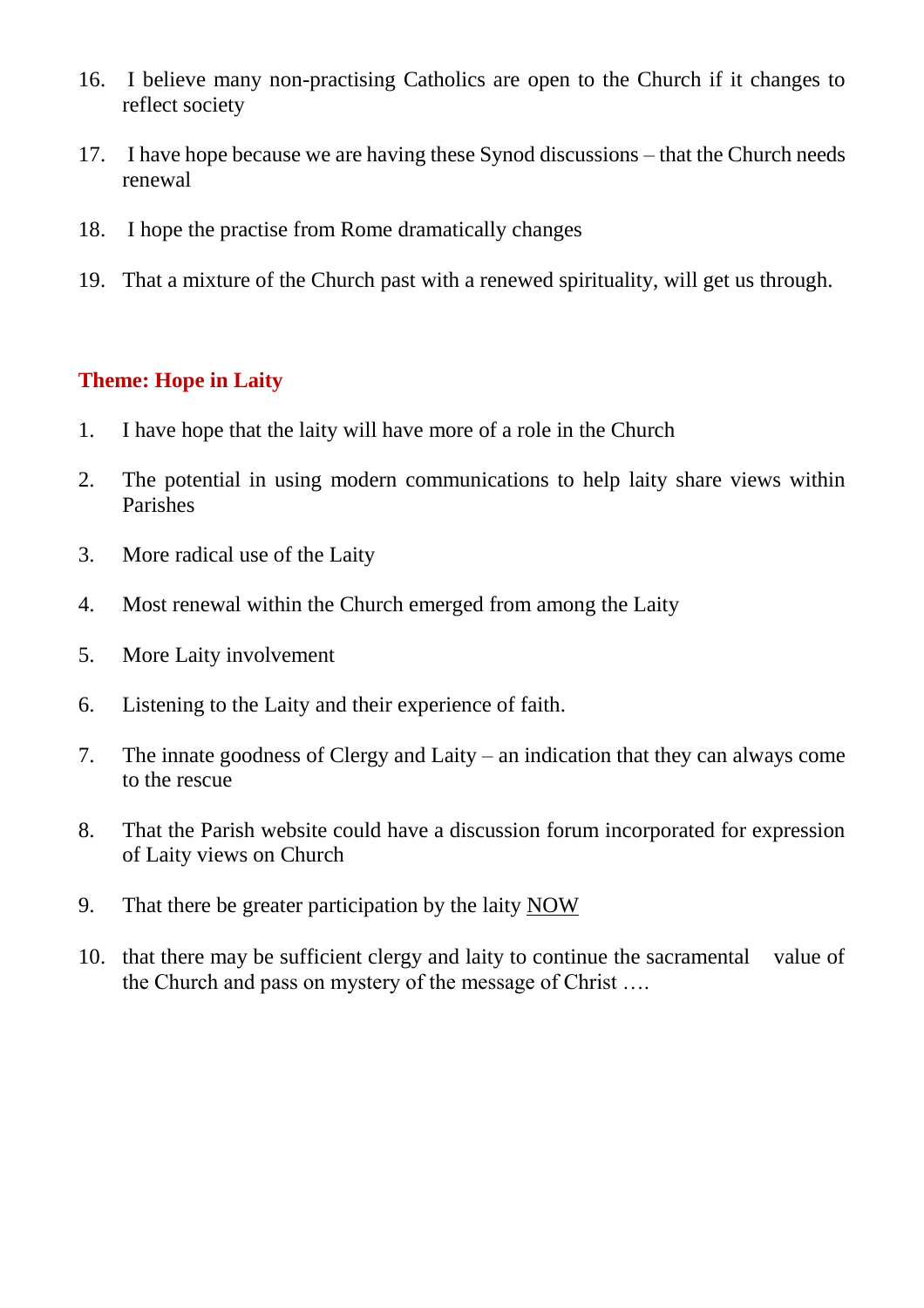# **Theme: Hope in the Church's Ability to survive**

- 1. The Church has survived for 2000 years. It will evolve to overcome present difficulties
- 2. I can weather change and evolution and even become an advocate for change
- 3. We are the Church and our hope in the goodness of the process guided by the Holy Spirit will bring us through to Salvation
- 4. The Church can never die because the Holy Spirit sustains it
- 5. Hope is supported by the fact that many crises of past centuries have been countered
- 6. The Church has had worse crisis (history) and came through it. There is hope

# **Theme: Hope in the Leadership of Pope Francis**

- 1. Hearing Pope Francis door is always open
- 2. A Pope like Francis who identifies relevant issues in our conversation with the world; committed to reform and evangelisation
- 3. The fact that Pope Francis has instigated this Synod
- 4. Pope Francis' background among the poor of S. America helps to bring their voices to the fore
- 5. That Pope Francis (ie. The Top Man!) has instigated this gathering in each parish
- 6. Pope Francis (know him more)
- 7. People of authentic witness to the Gospel. Pope Francis exemplifies this for me.

#### **Theme: Hope in the Message of the Gospel**

- 1. That the Holy Spirit will guide and be with us
- 2. we are loved unconditionally
- 3. God Father, Son, Holy Spirit. Where two or three are gathered.
- 4. God's Word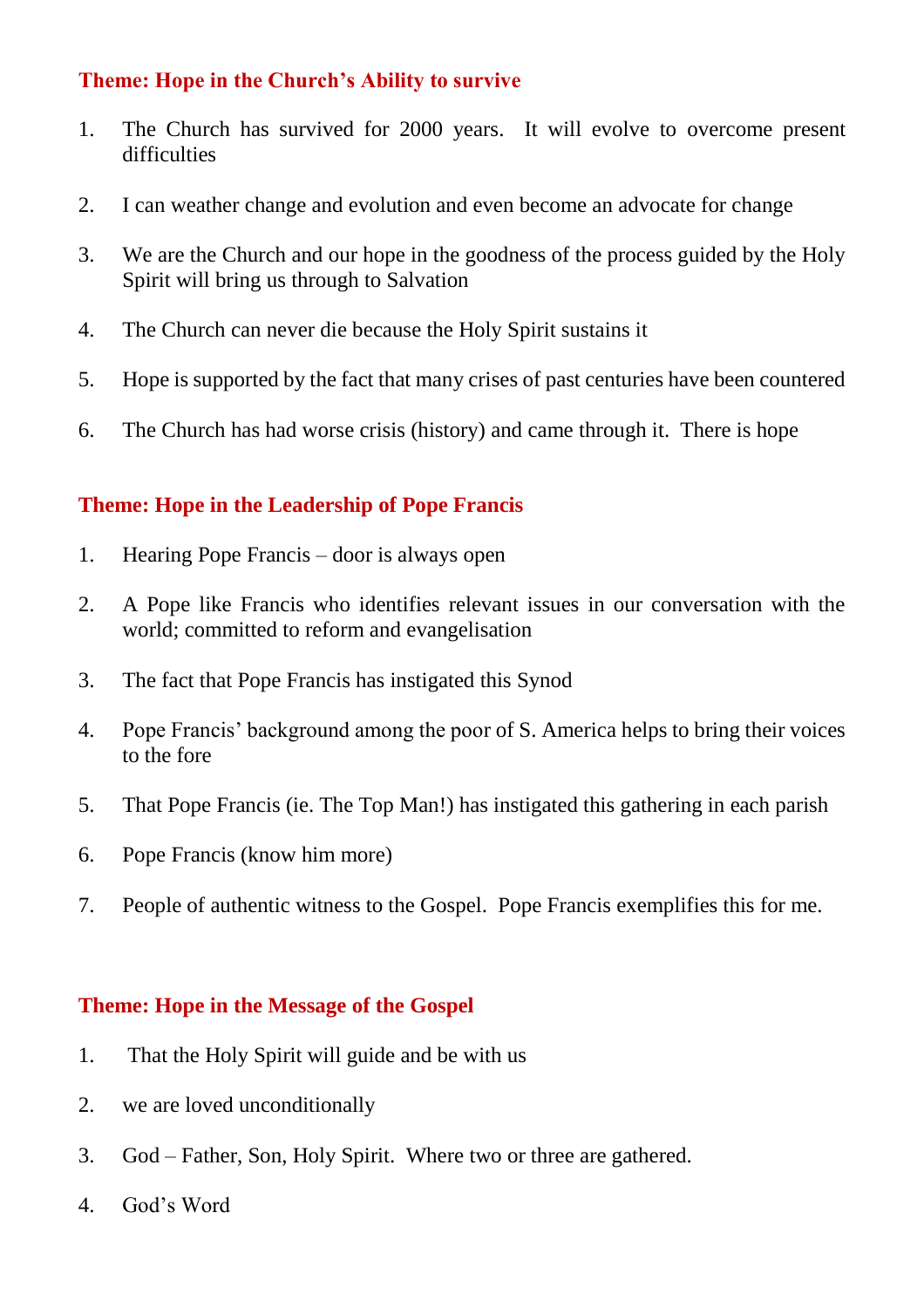- 5. The Message of Eternal Life with God
- 6. Jesus' message and that people still want children baptised, marriage and funerals.
- 7. Belief in God and that he will always be with the Church
- 8. That Jesus said the gates of Hell will never prevail against the Church.
- 9. Faith, hope and love, these 3 abide
- 10. It gives me hope that the message of the Gospel is still relevant in today's world.
- 11. The love and forgiveness of God.

# **Theme: Hope in People and Groups**

- 1. Bodies such as Trócaire that open our minds and hearts to the call of the Gospel to be People of Service
- 2. Good people working in the Church; the message that the Holy Spirit will be with us.
- 3. The kindness of strangers
- 4. I have talents ask me to use them for the benefit of the Church
- 5. The innate goodness of people gives me hope
- 6. Discussions/listening gatherings like today's
- 7. The fact that 8 people stepped forward onto our Parish Council this year
- 8. The kindness and empathy of individual Christians
- 9. The hard work of current aged, over-worked Clergy as inspiration for all.
- 10. The generosity of people who seek authentic meaningful lives in spite of disappointments & change even if not regulars in Church
- 11. From efforts of groups like Explorers to deepen our acquaintance with scripture
- 12. The openness among us to explore; the recent change in the Vatican Constitution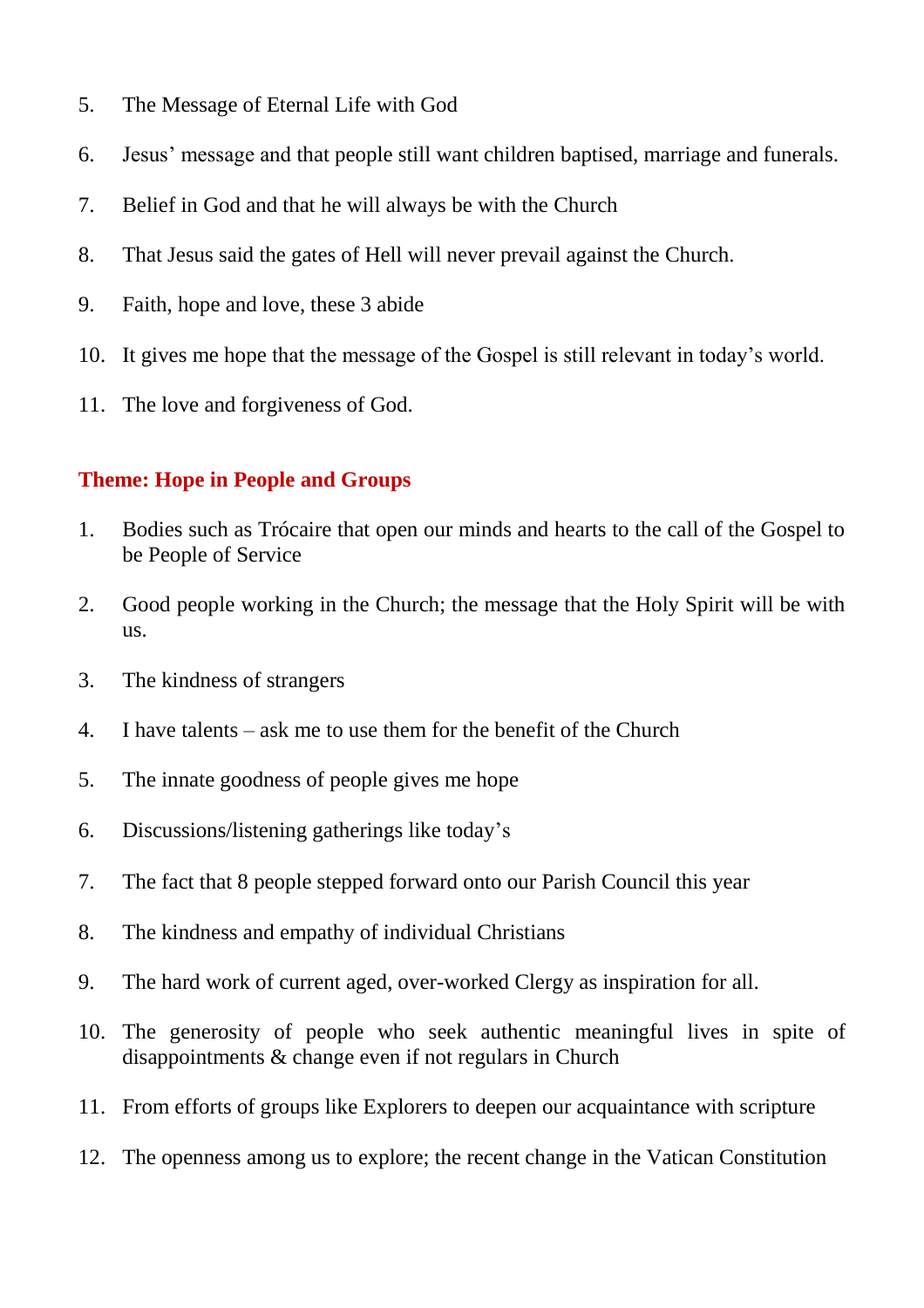- 13. That more genuine love will be expressed in thanks and encouragement of people who have left the Church, to return
- 14. In the goodness of Christian people

# **Theme: Hope in Prayer**

- 1. The existence of prayer groups, unknown to each other
- 2. The power of Prayer and Intercession
- 3. That there are groups of Christians who pray together outside the confines of Parish Churches
- 4. Prayer as a hopeful experience
- 5. Hope from prayer which gives tremendous support belief
- 6. What gives me hope? God's mercy: St. Faustina, private revelations, Chapel of Divine Mercy

# **Theme: Hope in Parish Communities**

- 1. Parish communities who, however small, are committed to the Christian way of life and who are both welcoming of the stranger and able to meet them where they are at appropriately
- 2. The loss of faith that people are experiencing from secularism
- 3. The world is full of good caring people who are already in their own way, living the Gospel
- 4. The faithful communities I've known in Parish Ministry who hold the Church in gentle service
- 5. The fidelity and generosity of our Priests in serving God's People, despite hostility from media and politicians and despite them getting older

# **Theme: Hope in the Synod**

- 1. What gives me hope is that this Synod is happening
- 2. I hope there will be honesty from Rome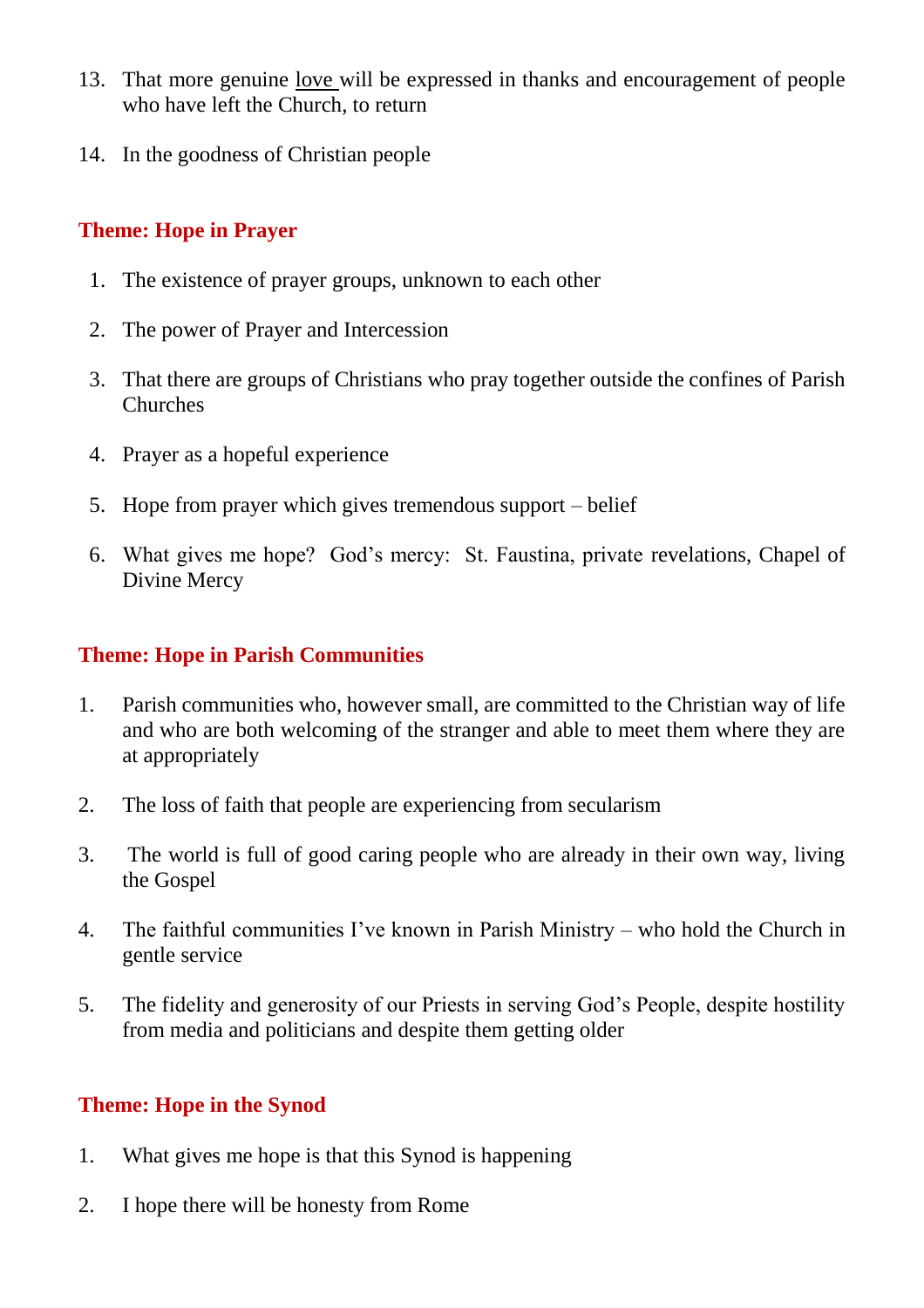- 3. This forum and others will hopefully help the laity to open up discussion about the faith in particular with the young.
- 4. This Synod process; the ecumenical efforts at various levels of Church
- 5. Organisations that advocate change and evolution; We, the Church
- 6. This Synod looking to find a pathway 1 The Church's efforts to address issues and problems in an attempt of renewal and enlightenment; 2) the positive voices of so many parishioners; 3) even this Synod gives encouragement; 4) the Church as a "Listening" Community
- 7. My greatest hope is in the power of the Holy Spirit who will bring the Church to rebirth

# **Theme: Hope in Young People**

- 1. Young people are very generous. God's spirit is always at work in the Church. God's spirit will/may direct the Young
- 2. Kids are generally good lets channel this goodness
- 3. Shining a light on youth involvement
- 4. From being in Medjugorie, seeing young people and the religious community being immersed in the Catholic Church
- 5. Many young people are searching; expressing faith differently
- 6. I am hopeful of the Church. Young people are involved more and in Church they sing and read the Epistles. There is hope.
- 7. My hope is that the younger generation will embrace the Church and be encouraged to get involved
- 8. I have great hope in young people and they just need to be given the truth and included in our Church
- 9. Seeing young people rediscover their faith
- 10. Young peoples' crusade to save our world gives huge opportunity for finding common ground and has been recognised by Pope Francis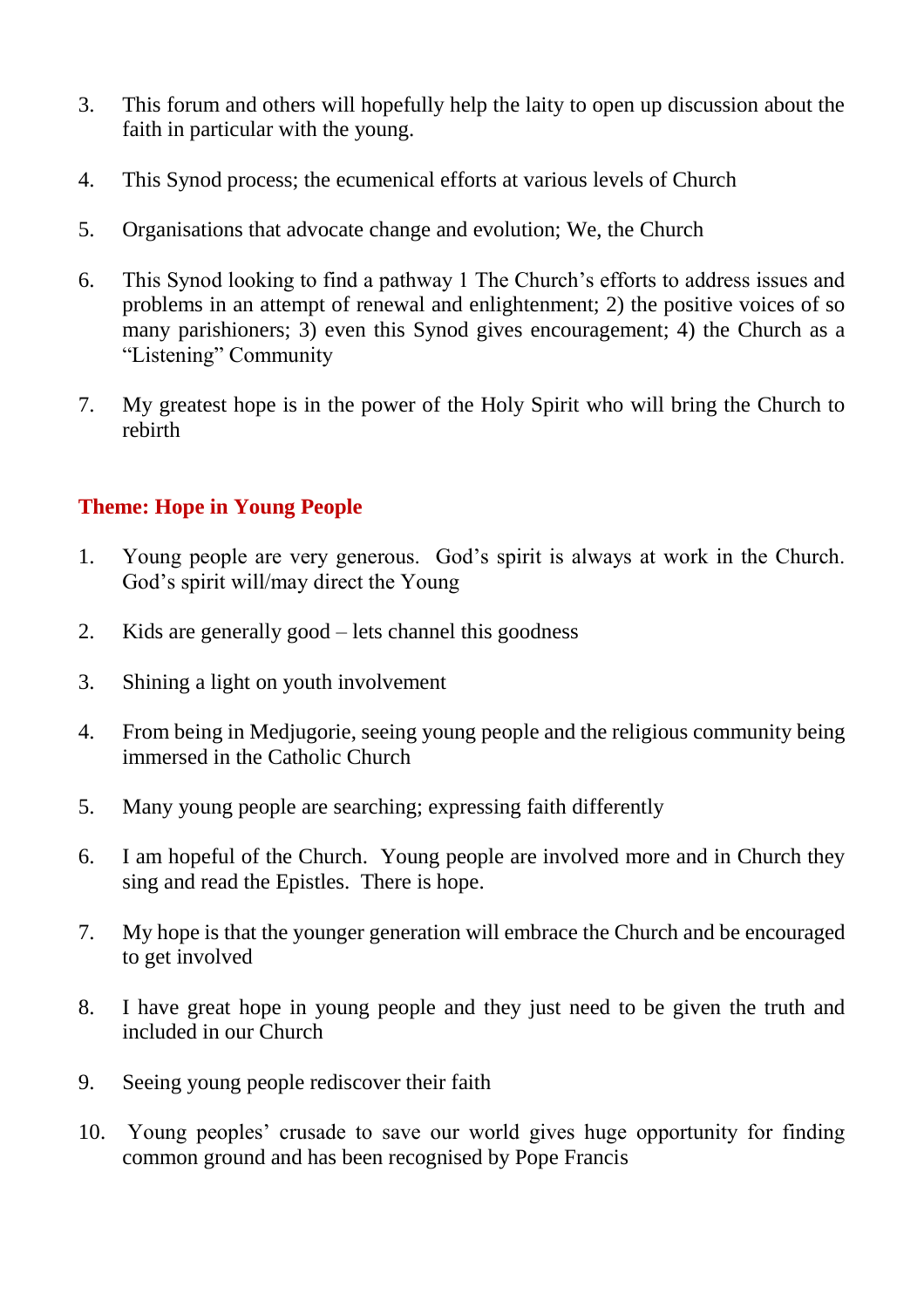11. Our hope rests in the younger people – they have been given opportunity to communicate and to "probe" concepts, importantly as they grow and develop

# **Theme: Hope in my Belief**

- 1. The Sharing of Faith
- 2. Springtime; life triumphs over death and hardship
- 3. That Hope will give/bring peace; great sense of belonging
- 4. That I will one day be re-united with my family and friends in the Presence of the Lord
- 5. Those who have faith will persist and share their faith
- 6. The Resurrection; the thought of seeing loved ones again
- 7. The fact that there are still some Believers
- 8. Strength that God gives you to face what life throws at you
- 9. I still have hope in the message of the Church
- 10. The role of conscience and the depth of wisdom within the Church
- 11. Allows for freedom of conscience; can be flexible in real life situations despite the strict "Church Rules"; belief that most people want and hold on to trust in God and count themselves as Catholic
- 12. Hope in the Church comes from 1) The Sacraments access to the true meaning of love; 2) The Charity – access to love of each other.

# **Theme: Hope in Future Role of Women**

- 1. That young women will have a greater input/role in Church for future
- 2. Women in key positions of the Church

# **Theme: Miscellaneous**

- 1. Difficult to find Hope
- 2. Don't stop now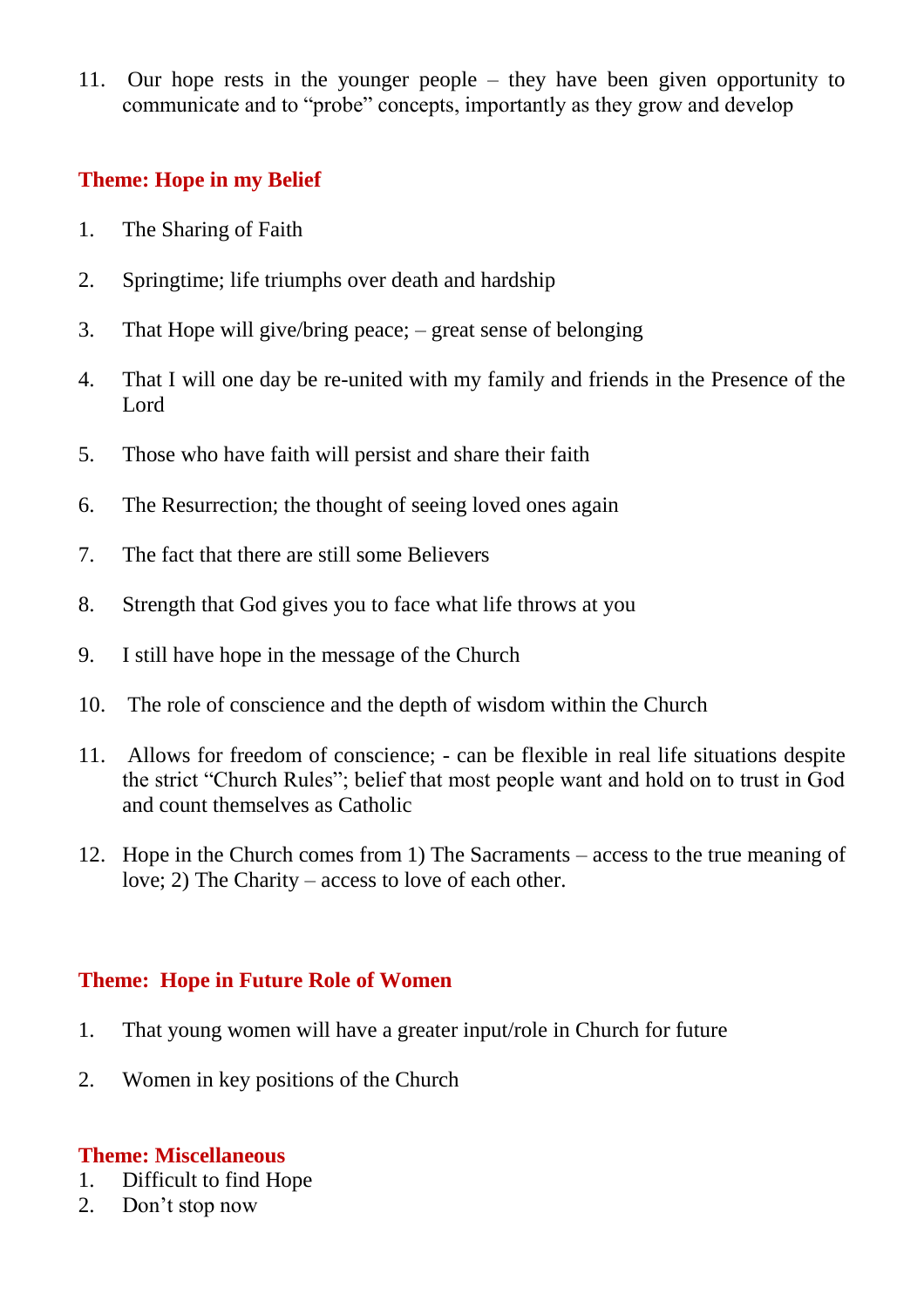# **Answers from Yellow sheets left in the Church** *When you think of your experience of Church, What brings you Joy?*

Access to the Sacraments. Sense of Community.

The unending selflessness and hard work of our clergy.

The Mass, singing, friendship.

The goodwill of the people that belong to the church.

Believing that Jesus can come into my soul every day. What a wonderful priviledge. In Penal times the fact that our ancestors risked their lives for the church

The Universality of the Church. The core of God's Message and teaching

Bringing people together, sense of community.

The massive charitable outreach. The access to Mass and Reconciliation.

Community. Eucharist. Lay Leaders. Our option for the poor.

The coming together of family.

Gratitude for my own faith.

That we join together to praise God.

Message of the Gospel- the love of God. Richness and beauty of tradition, its teaching, liturgy, music and other arts. Coming together in Community.

The stories of the Old Testament

A nun who was a sister of the doctor of one of my best friends. Her name was Sr…… or …Also Brother who taught maths at the Patrician Academy in Mallow. Br XXXXX was past retirement age but he continued to teach as there was no one else to teach honours maths. Also I like the way the church is so helpful to my wife.

Joy is when I go into church and all the spotlights or strong lights are turned off and soft lighting falls over the statues, and there is low sound or soft music. This inspires more prayerful prayer and more joy

Everyone rolling up their sleeves and going outside their comfort zone to find a way to help others.

Church music of nearly all kinds, incense, flowers, the interiors of old and beautiful church buildings.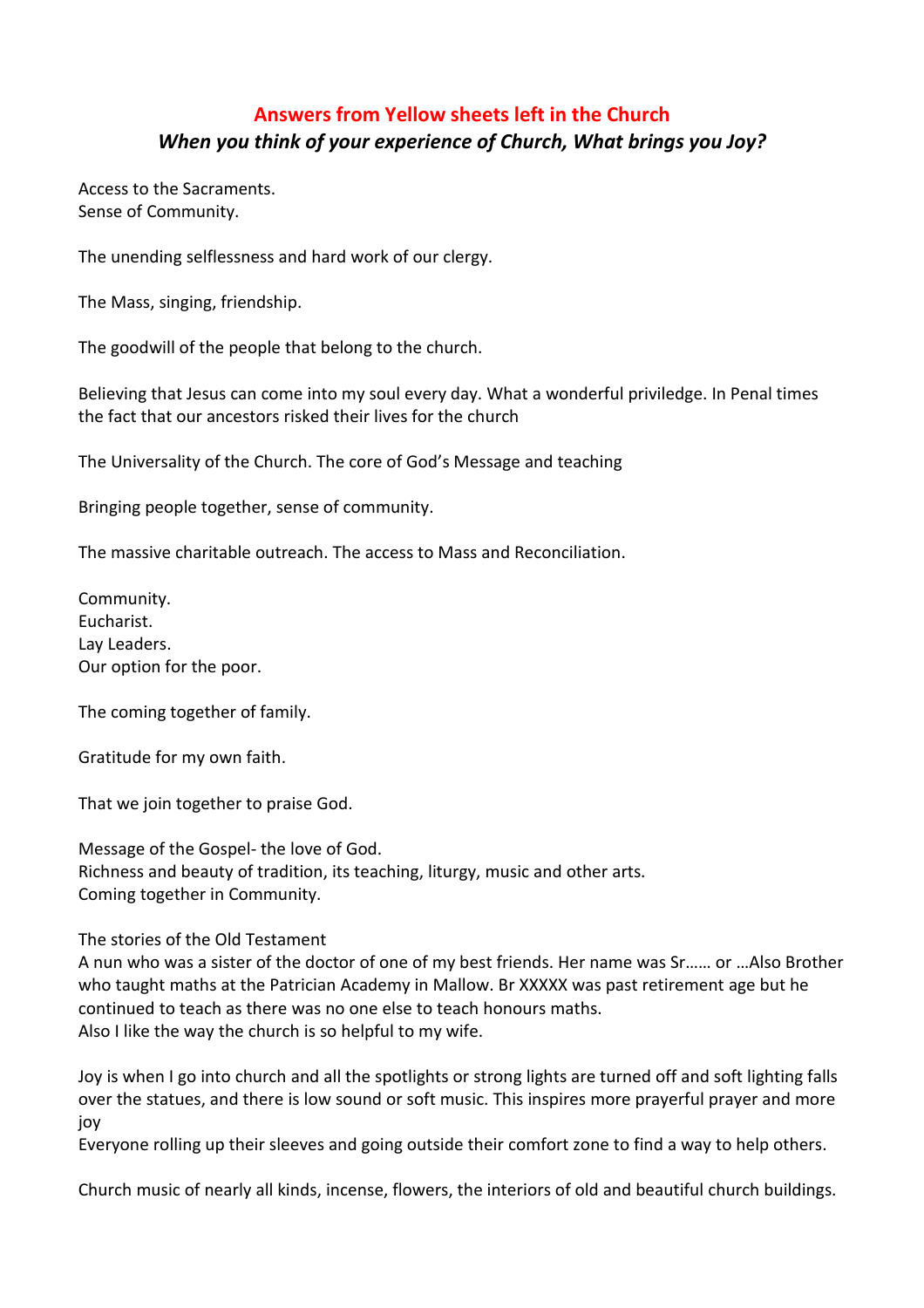The Eucharist well celebrated with awe, reverence and prayerfulness, brings me great joy. The gospel message proclaimed as good news and joyful news. The good news of Christ that makes a difference and an impact in our lives. When attending church it is good to leave with hope and encouragement.

Singing in church during the Eucharist is a source of joy in a prayerful manner. It lifts mind soul and heart in singing praise and prayer to God. Singing is like incense from the voice raised to God to his greater glory. Singing in the Eucharist enhances the prayer of the Eucharist. It brings awe and reverence to the mystery of God's presence. Singing in church gives me great joy.

Prayer is the heart of the church. We are a praying church and therefore a praying people. We need guidance from leaders, men and women of prayer, to lead us into prayer, meditation and contemplation, as part of experiencing the joy of the living God in our lives. When we are helped to pray in church it can be a very enriching and joyful experience.

# **Answers from Yellow sheets left in the Church** *When you think of your experience of Church, What brings you sadness or disappointment?*

The failure to prioritise the church over worldly affairs. The scandals brought tremendous sadness to our church worldwide. The coverup by the Hierarchy was a serious matter and very disappointing.

That there is still harshness and inflexibility; that older men's voices seem to be still the only ones that are heard.Growing up with Irish/ Catholic guilt has created deep sadness in me and has stopped me allowing myself to deserve the family I always wanted.

People disregarding prayer and The Mass and thinking that they cannot get a Spiritual outlet in the church.

The discrimination against women.

The governance disaster in the handling of the abuse of minors and nuns.

So many good priests and religious personnel leaving over the years makes me sad. Men or women who found it difficult to live with the law of celibacy but desired deeply to continue in the ministry. With such a shortage of priests nowadays why were they not allowed to remain in the ministry or requested to remain in the ministry. A shameful waste of good priests and religious people with a lack of priests and religious in the world today. This saddens and disappoints me. It raises the question is the 'official' church discerning what the Holy Spirit is saying to us today? What saddens and disappoints me most is the abuse by some priests and religious throughout the world of innocent vulnerable people. Under their leadership as 'shepherds' in pastoral administration there has been a huge loss of respect, astonishment and unbelief in the 'Church has been totally lost by such behaviour. The cover up and the scandal by those in ecclesiastical authority has added to the crime of the abuse. Priests and religious ordained ministers were moved around in full knowledge of their abuse and in the new parish or location the repeated pattern of abuse continued. Unforgiveable. The unforgiveable sin mentioned in the scriptures against the |Holy Spirit. This saddens me greatly. The cover up from some of the 'princes' of the Church to safeguard the integrity of the institution.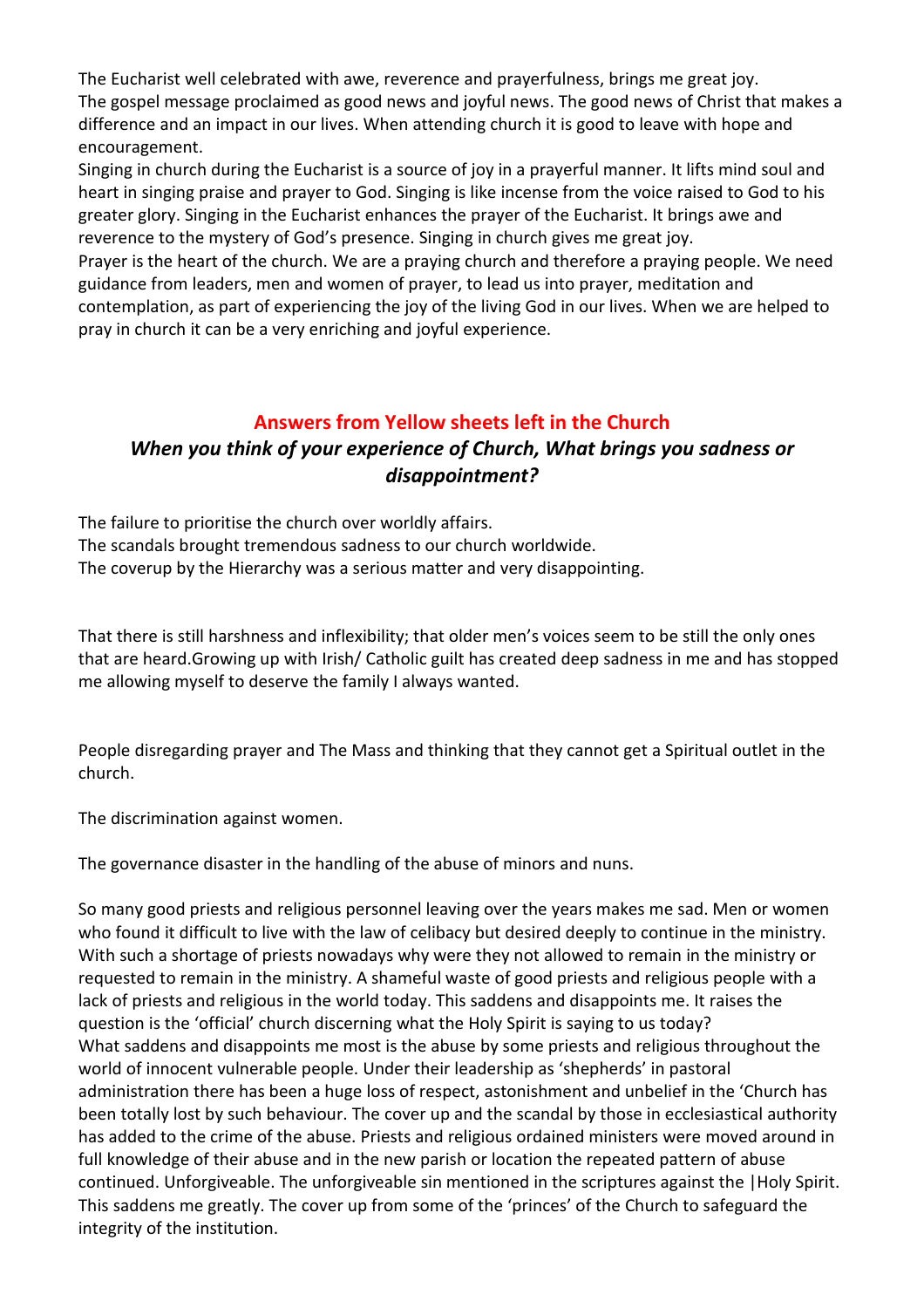Because of the great decline in recent years of young men and women going forth into the priesthood and religious life, I feel there is a need or a demand or desire within the 'people of god' for women priests and married priests. The spirit of the living God is asking of us to discern his spirit in honesty and truth. Half of the world and maybe more than half of the world are women. They are equally made in the image of God and equally are called by God as men are. By excluding women form the ministry of priesthood we are excluding the feminine side of God and all that includes. What women would bring to the table of the lord would complement what men bring - an allrounded God that works equally in women as in men for his greater glory. This saddens and disappoints me that this has not happened as of now.

Slowness in dealing with abuse.

Clericism of structure.

Lack of place and voice given to women.

Choice and language of parts of Liturgy.

Failure at times to communicate well to educated society in country today.Failure of promise of Vatican 2 to be fully realised.

I am disappointed when the church continues to exclude women from the clergy.

Disappointed that Catholic clergy are not allowed to marry.

Disappointed about the way the church has failed to deal with Child Abuse by a small number of clergy.

I deplore the guilty feelings which the teaching of the Church caused me when I was young.

That modern thinking has become alien to the Church's teaching. It's sad that there is such falling away from the Church.

Mother and Baby Homes, Abuse, cover up.

The tragedy of Clerical Sexual Abuse of Children. The cover-ups of it. The refusal to welcome back to their Priestly Ministry those who fell in love with a woman and married her.

Our church for many decades now have welcomes and received into our Church, ordained Anglican men with their wives and families and yet exclude those I mentioned previously.

There is only a token of recognition of women in our church on the whole. . We have many wonderful women who could be energetic, spiritual leaders. We are still a male clerical controlling Church.

Lack of communication between groups and priests.

Lack of encouragement to young people.

The lack of love in today's society that people have for each other even among religious people.

Not that abuse took place but that it was covered up including at the top.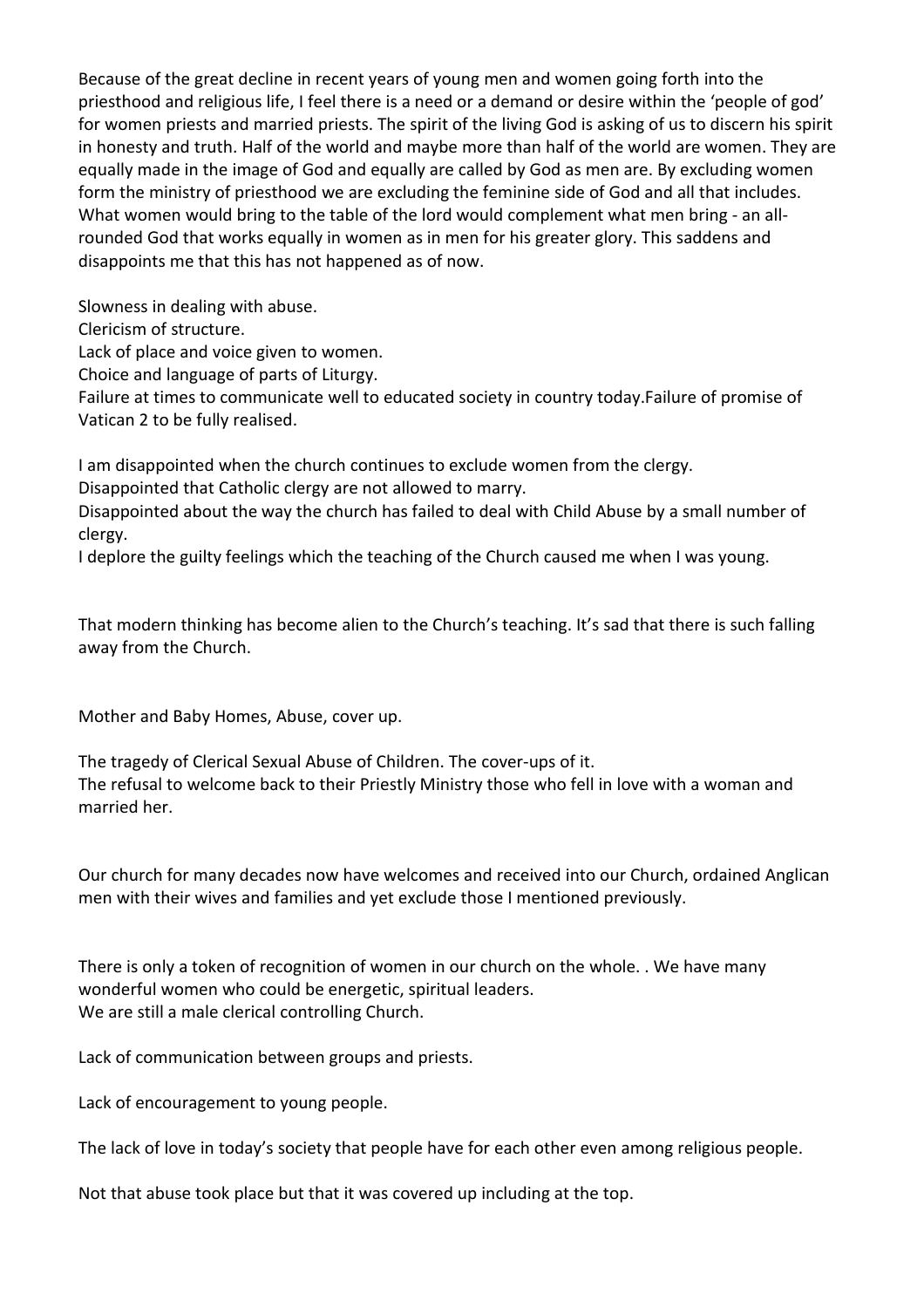That not everyone is included: Divorced and remarried, Married gay Couples, LGBT community. That people are so disillusioned with the Church's inability to apologise. Clericalism.

Lack of Women's Leadership.

The Church lives in the natural and relies only on its human strength. Its focus is to create a warm fuzzy feeling for 45 mins. On a Sunday rather than an encounter with the Divine. Its always on the defensive to make sure Mass is short and doesn't interfere with the rest of people's Sundays. It has very little understanding of the supernatural and power of the Holy Spirit – (Acts of the Apostles). It has forgotten/does very little to communicate faith as a way of life where we are ultimately spiritual beings and we live and move and have our being in Jesus.

At a society level the Church is afraid to stand up for what it teaches, its always apologetic, so afraid of offending. The Church forgets that Jesus was countercultural in His time.

The Church does not demonstrate that you can have a personal relationship with Jesus leading you to put him first in your life and become your best friend. One finds out by accident.

The Church doesn't express/share the belief in a real God who loves us, has a purpose for our lives and supplies all of our needs. Often there is very little expectation that prayers of intercession will be answered, and testimonies of miracles are frowned upon. Where is true faith to be found in the Church? It is very simple.

There is a tendency of parish councils to turn the Church/Parish into a corporate organization with power and control at its worst.

### **Answers from Yellow sheets left in the Church**

### *When you think of your experience of Church, What brings you Fear or anxiety?*

Diminishing numbers of people going to church, becoming less relevant.

The church will not successfully change its structures and practice in order to carry Christ's message to today's world.

That we will loose energy, courage and hope to keep faith with church. That faith will be lost in this country.

At this moment we need to pray for vocations

That the Synod will make not a bit of difference to our present reality.

The reluctance to introduce general absolution. The discrimination against women on every level.

Not that it should change its core beliefs but that it should be in tune with life and be more inclusive, especially women's place in our church.

I have not experienced fear or anxiety as it does not seem to cause any threat to people in this country today.

The authority and power that the church holds and the misunderstandings people have.

We will have no Parish as it will fall apart.

The future- will young families find a place. Exclusion of women, divorced and remarried, LGBTQ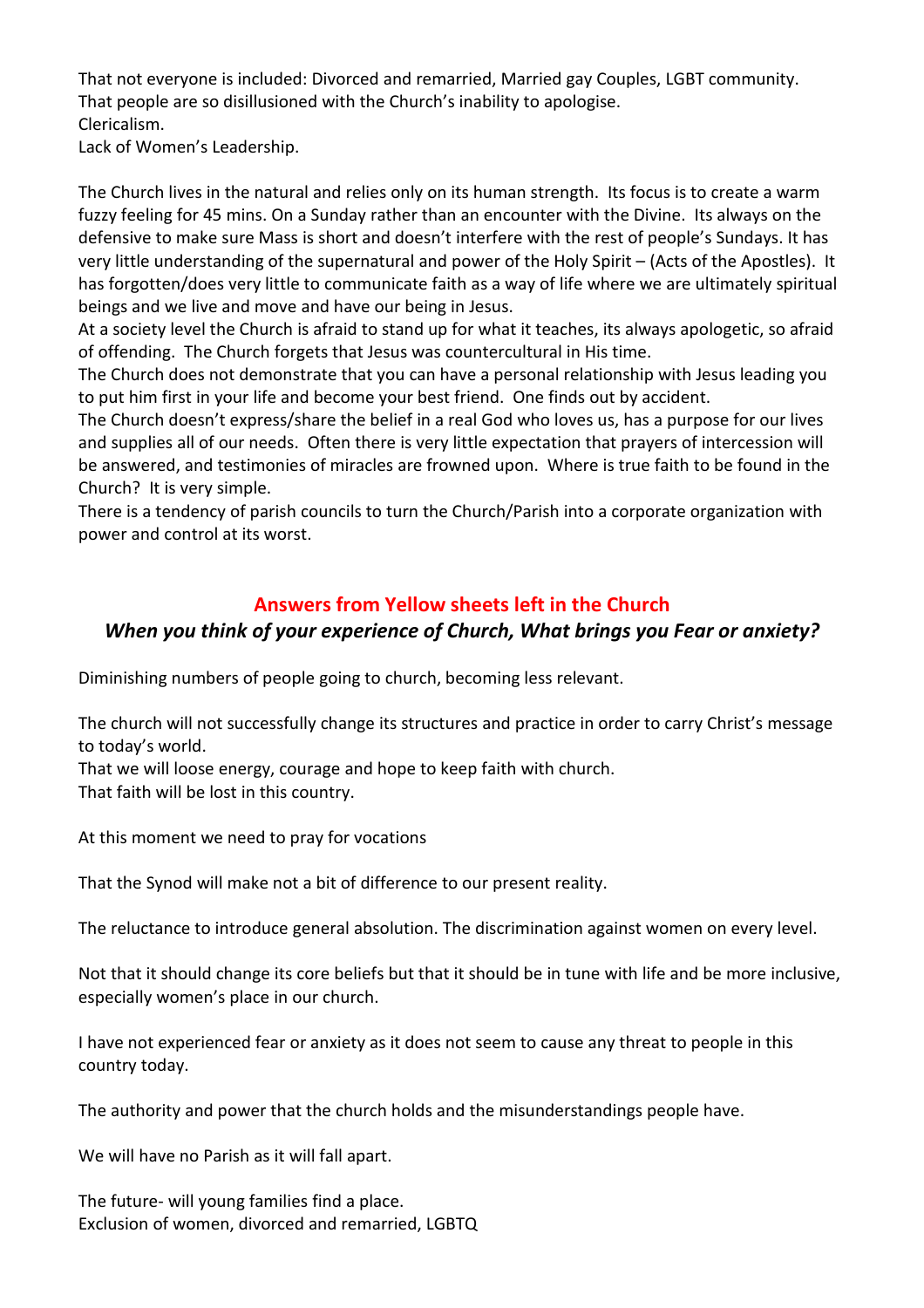That the church won't change with contemporary understandings of sexual diversity, gifts of all ethnicities.

Anxiety when I feel I am wasting my time on superficial distractions, I feel adult education or public (non silent) retreats where one can learn what the bible actually means and what the catholic religion really means would go a long way to release anxiety. Losing followers, finding ways to bring them back in a free will way.

Childhood memories of mortal sin; of dying in mortal sin;

The reduced role of the Church in the modern world

The reduction of members attending mass and also their lack of interest or belief in God.

Our faith is about melting and moulding us in the image and likeness of God, serving him on our journey to heaven, leaving a legacy of love behind us. We need to be challenged, to grow in grace, to love more, we cannot remain as we are and continue to be praised for just turning on a Sunday. The Lord asks for more. My fear is that the Church no longer encourages our need of God in our lives and the benefits of the same.

The Church in my mind is irrelevant to a vast majority of Irish young people. I suppose with all the scandal within the church over the years all over the world, people have become disillusioned and scandalised by the hypocrisy of the Church's message. The teachings of the church do not touch people's lives. This is an anxious reality. How does the church bridge this gap.

# **Answers from Yellow sheets left in the Church** *When you think of your experience of Church, What brings you Hope?*

That the third world countries will increase membership and that there will be a renewal of members in more affluent countries.

The everlasting nature of the Church.

The Signs that there is life after death and that those who have passed still are indirectly involved in our lives.

The mentors or people I look up to, that in an understated way, they get out there to help on the ground. Highlighting their way of doing things inspires others.

That as God said "The gates of Hell will not prevail"- So Hopefully it will be renewed and come back in glory.

The current Pope.

The perseverance and dedication of so many men and women, ordained/not ordained. The generosity of the Laity.

There isn't much that brings me hope. But perhaps, that one or two younger priests I know are good, kind and caring people. The joy of heaven.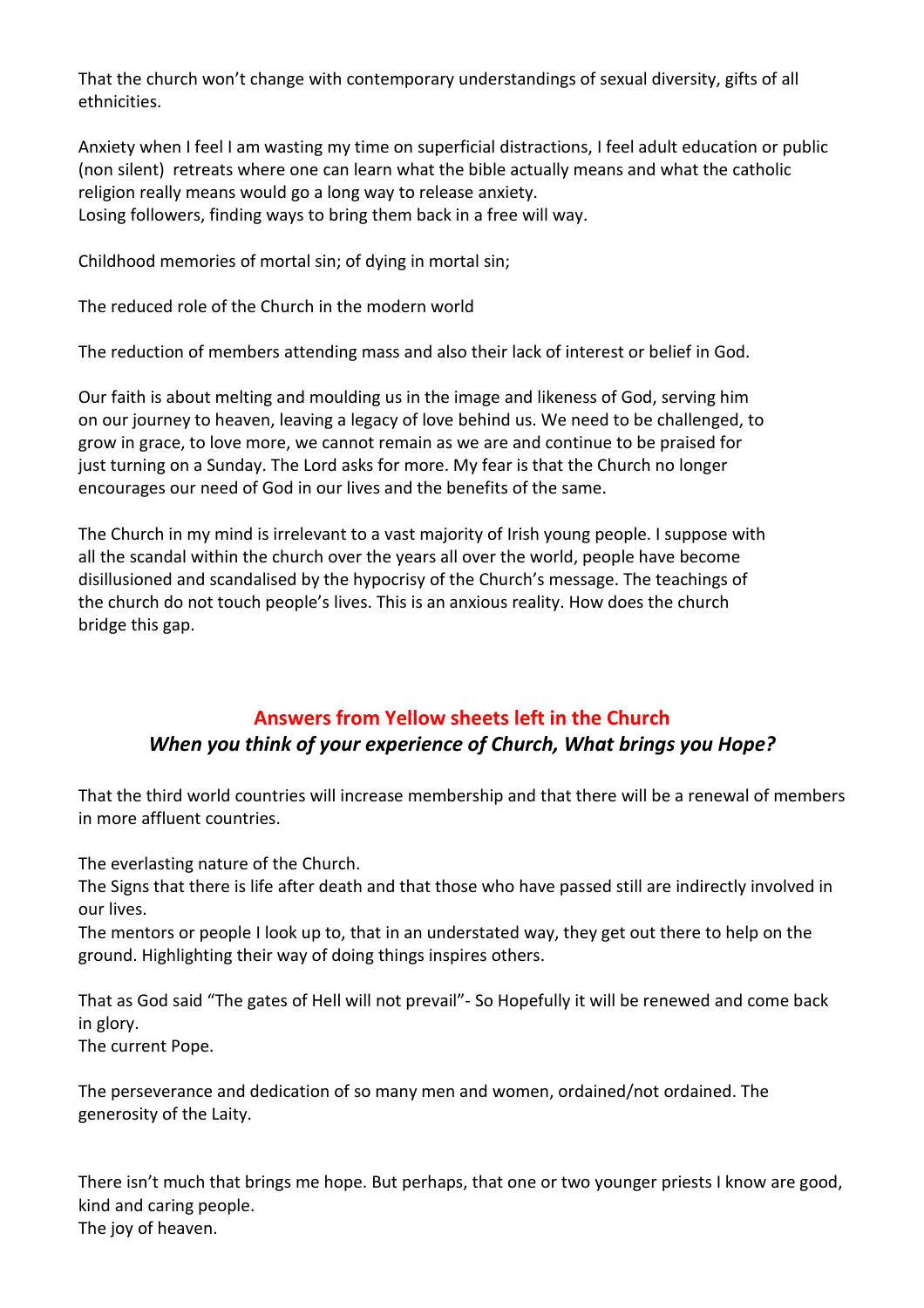Fixing problems like war and inequality.

Pope Francis. He is a man of hope. A man of prayer who speaks from the heart. He speaks from the heart of Christ and his teachings are uppermost in the Pope's teachings. He is a compassionate man of prayer. Like Christ he has compassion and concern for the good of the underdog, the marginalised, the refugees, the boat people. He is an icon for people and their human dignity and rights. He calls a spade a spade to world leaders. He seems to me a passionate man with the passions of Christ within him. This gives great hope to a dying Church.

At the core of the church is prayer. Liturgical, eucharistic and personal prayer. We are a people of prayer. What gives me hope is the prayer of the praying church and people at prayer, 'asking and seeing that the Lord is good'. I think of Taize and their way of praying before the cross or crucified Christ, singing, reading scripture, reflection, praying in silence. Allowing the spirit to enter into our hearts is a wonderful experience that I enjoy immensely. The spirit of the living God becomes palpable within the praying group individually and collectively. This type of prayer leads to contemplation and brings one in touch with hope and love for a needed world. Silent prayer and centring prayer is another form of prayer that we need at a common level. These aspects of prayer fill me with hope.

Maybe we will have a more authentic and inclusive church. Welcome all people to our church. That they be one.

Divorced couples. LGBTQ persons.

That so many people find the church a home. Generosity of the Church to the needy, outreach!

I hope that the church will continue to bring social benefits to people who still lack health, educational and welfare benefits in many parts of the world. I believe that the church has brought Hope to many people who need supporting particulary those in difficult circumstances.

The message of the Gospel.

Pope Francis' work on renewing the Church

The likes of Catholics who really live faith.

The Church's teaching on areas such as social justice, the environment.

Insights from biblical studies and areas such as science and religion available as resources.

The fact that the Holy Spirit is always guiding the Church with His wisdom.

Bringing faith out of the Church building into our homes and community into all situations. of our lives. We need to be more like brothers and sisters each concerned about the physical/spiritual needs of our community. It's a bit like little home churches, if you are not well you ask your community to come and lay hands on and pray. Testimonies then grow everyone's faith. Focus on praying/bringing everyone into a relationship with the Holy Spirit who Jesus left behind to be with us here on earth. The gifts and fruits of the Holy Spirit should be very evident and will certainly make life exciting.

The Holy Spirit can teach us how to develop a personal relationship with the Lord, how to spend time and hear from God and develop a love for scripture which is alive and active.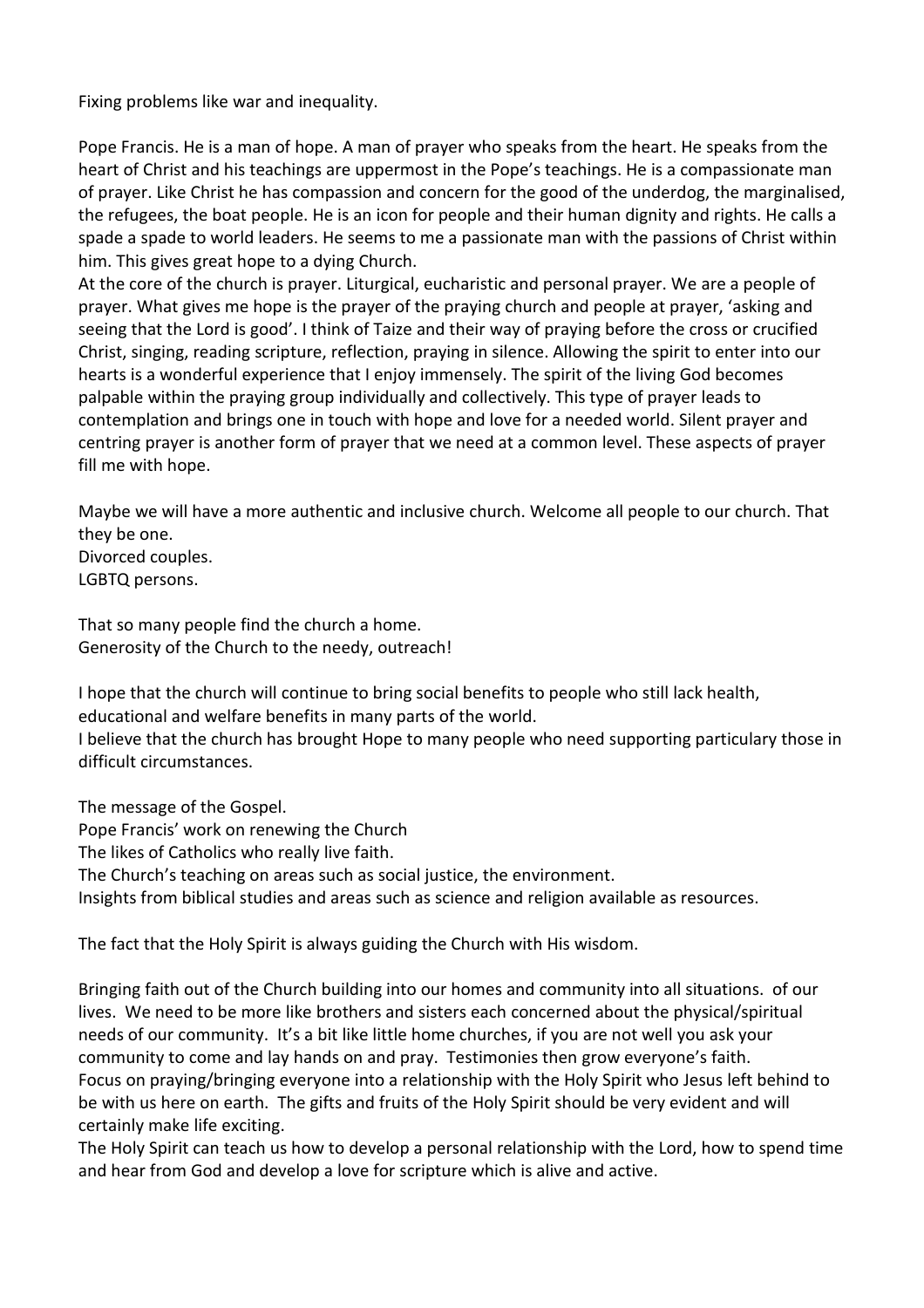### **Answers from school age teenagers Synod Survey Summary (Whites Sheets) April 2022**

### **When you think of your experience of Church, What brings you Joy?**

Holy communion Mass The priest's sermon Praying my sins away Music Weddings Confirmation Seeing my friends and learn about the Lord First communion Singing Family spirit Learning about God with others Being taught the word of God Feeling closer to God – eating the body of Christ Remembering others who have passed The community Seeing everyone come together Going with my Grandparents when I was young Music Talking to other people Being with Mam and Dad Seeing my family Being able to pray with my mother Easter prayer Young people there Knowing people will be there for you The church itself bring me hope

# **When you think of your experience of Church, What brings you Fear or Anxiety?**

Confession At the time of mass Offering and have no money Going up to the alter Covid When I had to sing in front of the whole church Social interactions Knowing that I had sinned and can't take holy communion especially in front of my parents Funerals A day that we will be judged by him Some don't believe in the word of God Doing something wrong during Mass